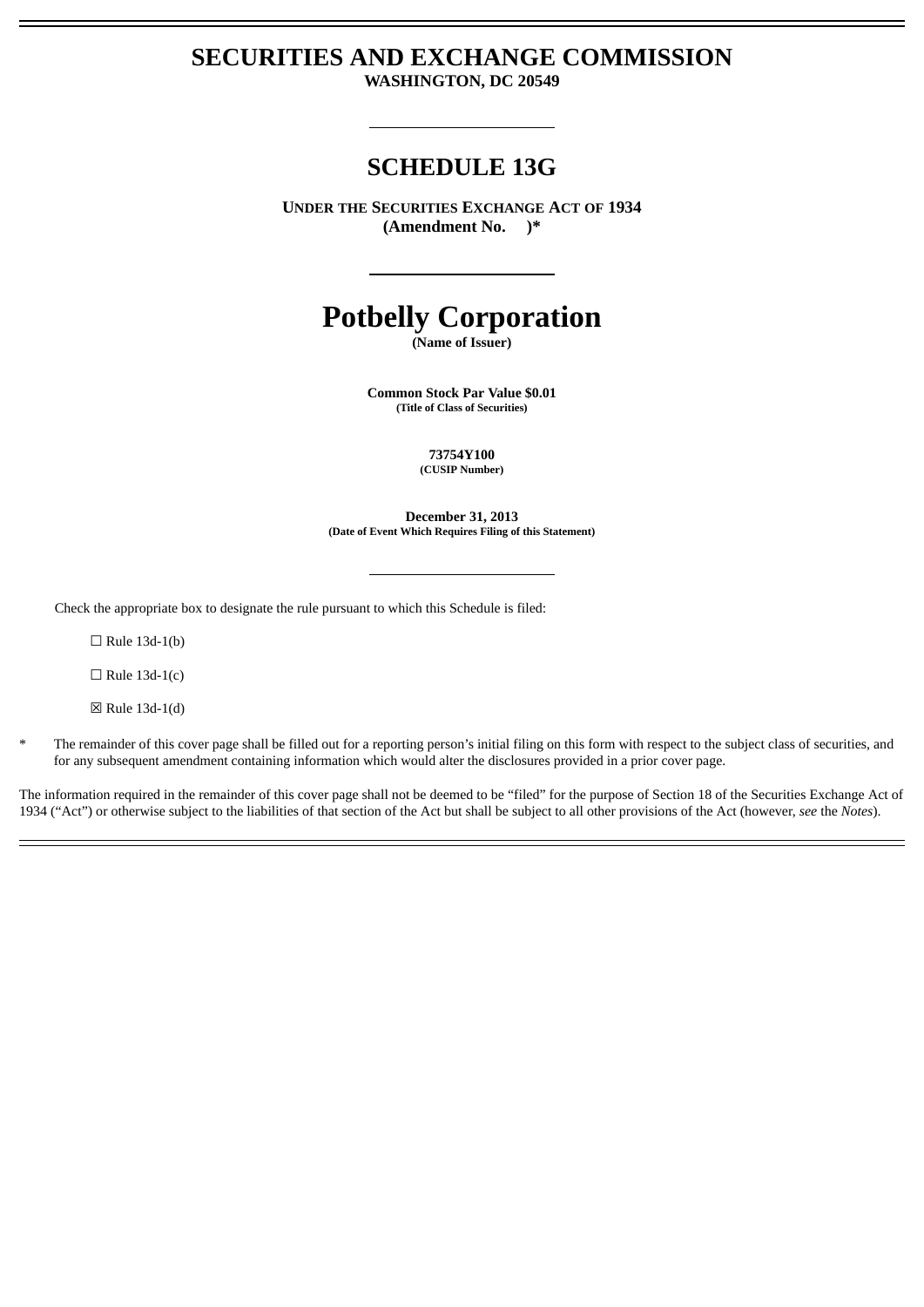|     |                                                 |                  | Names of Reporting Persons                                                                 |  |  |
|-----|-------------------------------------------------|------------------|--------------------------------------------------------------------------------------------|--|--|
| 1.  |                                                 |                  |                                                                                            |  |  |
|     | Maveron Equity Partners 2000, L.P.              |                  |                                                                                            |  |  |
| 2.  |                                                 |                  | Check the Appropriate Box if a Member of a Group (see instructions)                        |  |  |
|     | (a) $\Box$                                      |                  | $(b)$ $\boxtimes$                                                                          |  |  |
|     |                                                 |                  |                                                                                            |  |  |
| 3.  | <b>SEC USE ONLY</b>                             |                  |                                                                                            |  |  |
|     |                                                 |                  |                                                                                            |  |  |
| 4.  |                                                 |                  | Citizenship or Place of Organization                                                       |  |  |
|     |                                                 |                  |                                                                                            |  |  |
|     | Delaware                                        |                  |                                                                                            |  |  |
|     |                                                 | 5.               | Sole Voting Power                                                                          |  |  |
|     |                                                 |                  |                                                                                            |  |  |
|     |                                                 |                  | Not applicable.                                                                            |  |  |
|     | Number of<br><b>Shares</b>                      | 6.               | <b>Shared Voting Power</b>                                                                 |  |  |
|     | Beneficially                                    |                  |                                                                                            |  |  |
|     | Owned by                                        |                  | 3,703,819(1)                                                                               |  |  |
|     | Each                                            | $\overline{7}$ . | Sole Dispositive Power                                                                     |  |  |
|     | Reporting                                       |                  | Not applicable.                                                                            |  |  |
|     | Person With:                                    | 8.               | <b>Shared Dispositive Power</b>                                                            |  |  |
|     |                                                 |                  |                                                                                            |  |  |
|     |                                                 |                  | 3,703,819(1)                                                                               |  |  |
| 9.  |                                                 |                  | Aggregate Amount Beneficially Owned by Each Reporting Person                               |  |  |
|     |                                                 |                  |                                                                                            |  |  |
|     |                                                 |                  | 3,703,819 shares(1)                                                                        |  |  |
| 10. |                                                 |                  | Check if the Aggregate Amount in Row (9) Excludes Certain Shares (see instructions) $\Box$ |  |  |
|     |                                                 |                  |                                                                                            |  |  |
| 11. | Percent of Class Represented by Amount in Row 9 |                  |                                                                                            |  |  |
|     |                                                 |                  |                                                                                            |  |  |
|     | 12.7%(2)                                        |                  |                                                                                            |  |  |
| 12. |                                                 |                  | Type of Reporting Person (see instructions)                                                |  |  |
|     |                                                 |                  |                                                                                            |  |  |
|     | PN                                              |                  |                                                                                            |  |  |

- (1) Includes 3,584,100 shares of common stock owned by Maveron Equity Partners 2000, L.P. ("Maveron 2000") and 119,719 shares of common stock owned by Maveron Equity Partners 2000-B, L.P. ("Maveron 2000-B"). Maveron General Partner 2000 LLC ("Maveron GP") serves as general partner of Maveron 2000 and Maveron 2000-B and possesses shared power to vote and dispose of shares directly owned by Maveron 2000 and Maveron 2000- B. Dan Levitan is the managing member of Maveron GP. Dan Levitan and Maveron GP disclaim beneficial ownership of shares held directly by Maveron 2000 and Maveron 2000-B, except to the extent of their pecuniary interest therein.
- (2) The approximate percentages of shares of Common Stock reported as beneficially owned by the Reporting Persons are based upon approximately 29,137,706 shares of Common Stock outstanding as of November 8, 2013, as reported in the Issuer's Form 10-Q filed with the Securities and Exchange Commission on November 13, 2013.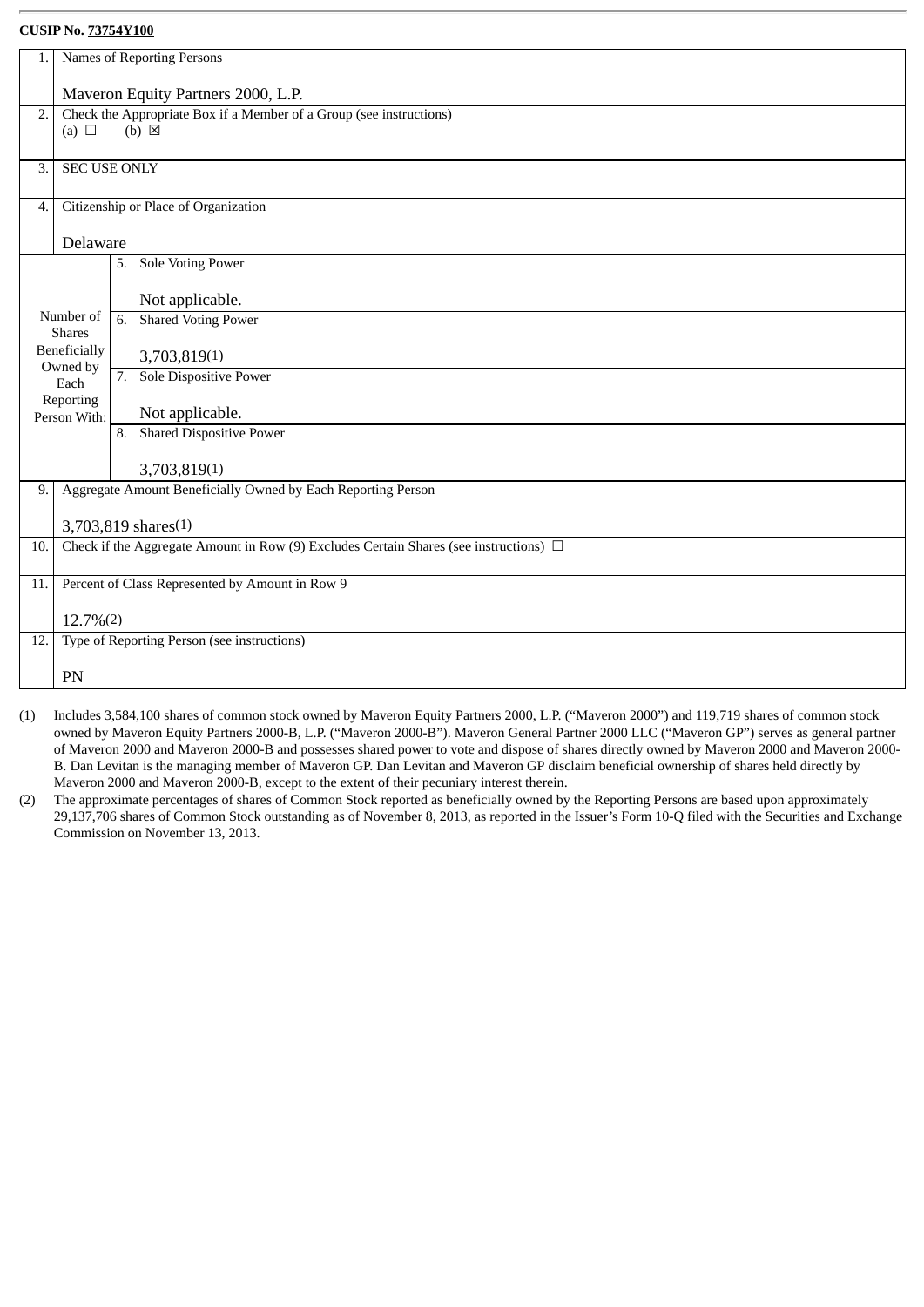| 1.               | Names of Reporting Persons           |                  |                                                                                            |  |  |  |
|------------------|--------------------------------------|------------------|--------------------------------------------------------------------------------------------|--|--|--|
|                  | Maveron Equity Partners 2000-B, L.P. |                  |                                                                                            |  |  |  |
|                  |                                      |                  |                                                                                            |  |  |  |
| $\overline{2}$ . | (a) $\Box$                           |                  | Check the Appropriate Box if a Member of a Group (see instructions)<br>$(b) \boxtimes$     |  |  |  |
|                  |                                      |                  |                                                                                            |  |  |  |
| 3.               | <b>SEC USE ONLY</b>                  |                  |                                                                                            |  |  |  |
|                  |                                      |                  |                                                                                            |  |  |  |
| 4.               |                                      |                  | Citizenship or Place of Organization                                                       |  |  |  |
|                  |                                      |                  |                                                                                            |  |  |  |
|                  | Delaware                             |                  |                                                                                            |  |  |  |
|                  |                                      | 5.               | Sole Voting Power                                                                          |  |  |  |
|                  |                                      |                  |                                                                                            |  |  |  |
|                  |                                      |                  | Not applicable.                                                                            |  |  |  |
|                  | Number of                            | 6.               | <b>Shared Voting Power</b>                                                                 |  |  |  |
|                  | <b>Shares</b>                        |                  |                                                                                            |  |  |  |
|                  | Beneficially<br>Owned by             |                  | 3,703,819(3)                                                                               |  |  |  |
|                  | Each                                 | $\overline{7}$ . | Sole Dispositive Power                                                                     |  |  |  |
|                  | Reporting                            |                  | Not applicable.                                                                            |  |  |  |
|                  | Person With:                         | 8.               | <b>Shared Dispositive Power</b>                                                            |  |  |  |
|                  |                                      |                  |                                                                                            |  |  |  |
|                  |                                      |                  | 3,703,819(3)                                                                               |  |  |  |
| 9.               |                                      |                  | Aggregate Amount Beneficially Owned by Each Reporting Person                               |  |  |  |
|                  |                                      |                  |                                                                                            |  |  |  |
|                  |                                      |                  | 3,703,819 shares(3)                                                                        |  |  |  |
| 10.              |                                      |                  | Check if the Aggregate Amount in Row (9) Excludes Certain Shares (see instructions) $\Box$ |  |  |  |
|                  |                                      |                  |                                                                                            |  |  |  |
| 11.              |                                      |                  | Percent of Class Represented by Amount in Row 9                                            |  |  |  |
|                  |                                      |                  |                                                                                            |  |  |  |
|                  | 12.7%(4)                             |                  |                                                                                            |  |  |  |
| 12.              |                                      |                  | Type of Reporting Person (see instructions)                                                |  |  |  |
|                  | PN                                   |                  |                                                                                            |  |  |  |
|                  |                                      |                  |                                                                                            |  |  |  |

- (3) Includes 3,584,100 shares of common stock owned by Maveron Equity Partners 2000, L.P. ("Maveron 2000") and 119,719 shares of common stock owned by Maveron Equity Partners 2000-B, L.P. ("Maveron 2000-B"). Maveron General Partner 2000 LLC ("Maveron GP") serves as general partner of Maveron 2000 and Maveron 2000-B and possesses shared power to vote and dispose of shares directly owned by Maveron 2000 and Maveron 2000- B. Dan Levitan is the managing member of Maveron GP. Dan Levitan and Maveron GP disclaim beneficial ownership of shares held directly by Maveron 2000 and Maveron 2000-B, except to the extent of their pecuniary interest therein.
- (4) The approximate percentages of shares of Common Stock reported as beneficially owned by the Reporting Persons are based upon approximately 29,137,706 shares of Common Stock outstanding as of November 8, 2013, as reported in the Issuer's Form 10-Q filed with the Securities and Exchange Commission on November 13, 2013.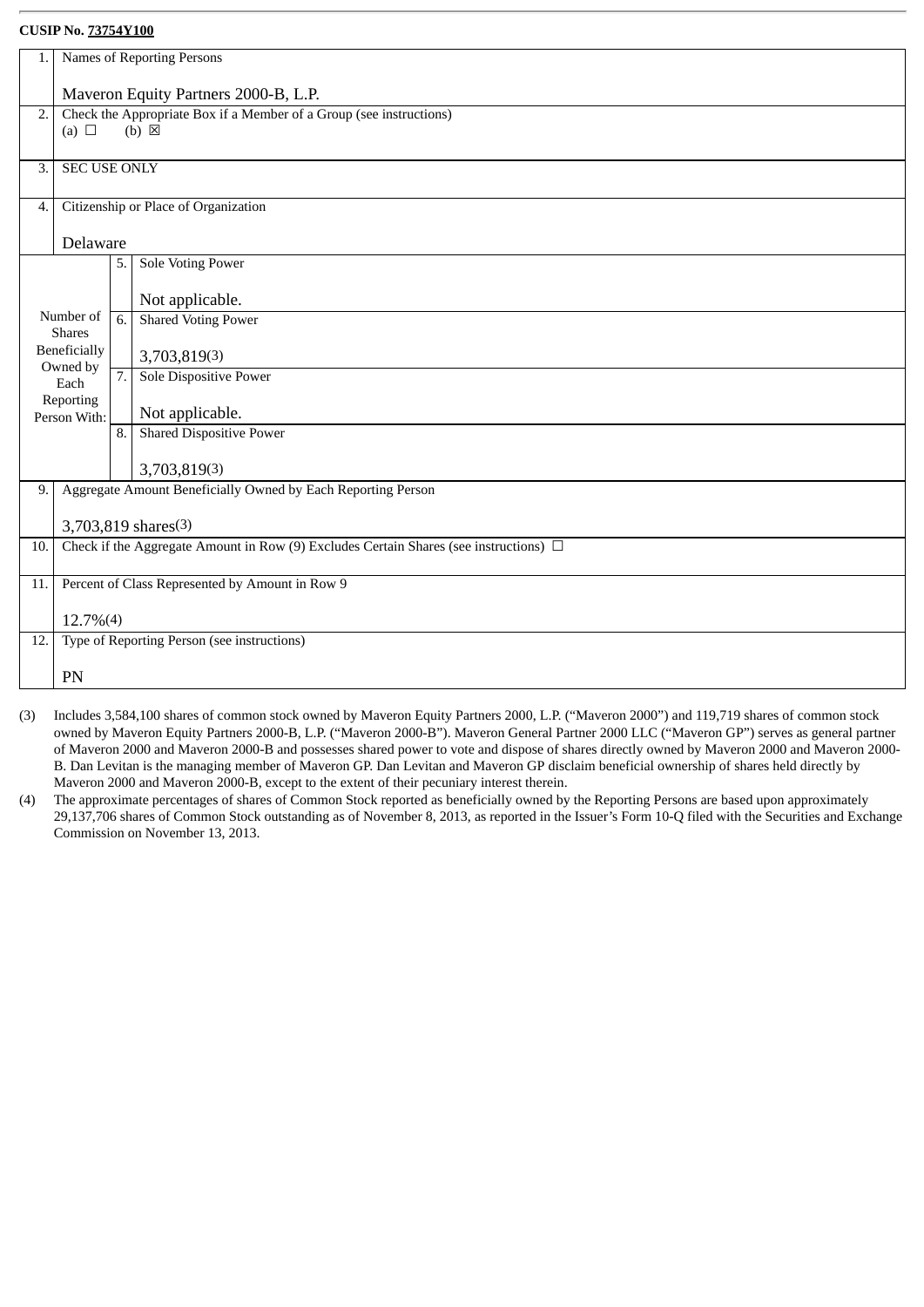| 1.  | Names of Reporting Persons                      |                  |                                                                                            |  |  |
|-----|-------------------------------------------------|------------------|--------------------------------------------------------------------------------------------|--|--|
|     | Maveron General Partner 2000 LLC                |                  |                                                                                            |  |  |
|     |                                                 |                  |                                                                                            |  |  |
| 2.  | (a) $\Box$                                      |                  | Check the Appropriate Box if a Member of a Group (see instructions)<br>$(b) \boxtimes$     |  |  |
|     |                                                 |                  |                                                                                            |  |  |
| 3.  | <b>SEC USE ONLY</b>                             |                  |                                                                                            |  |  |
|     |                                                 |                  |                                                                                            |  |  |
| 4.  |                                                 |                  | Citizenship or Place of Organization                                                       |  |  |
|     |                                                 |                  |                                                                                            |  |  |
|     | Delaware                                        |                  |                                                                                            |  |  |
|     |                                                 | 5.               | <b>Sole Voting Power</b>                                                                   |  |  |
|     |                                                 |                  |                                                                                            |  |  |
|     |                                                 |                  | Not applicable.                                                                            |  |  |
|     | Number of                                       | 6.               | <b>Shared Voting Power</b>                                                                 |  |  |
|     | <b>Shares</b>                                   |                  |                                                                                            |  |  |
|     | Beneficially<br>Owned by                        |                  | 3,703,819(5)                                                                               |  |  |
|     | Each                                            | $\overline{7}$ . | Sole Dispositive Power                                                                     |  |  |
|     | Reporting                                       |                  |                                                                                            |  |  |
|     | Person With:                                    |                  | Not applicable.                                                                            |  |  |
|     |                                                 | 8.               | <b>Shared Dispositive Power</b>                                                            |  |  |
|     |                                                 |                  |                                                                                            |  |  |
|     |                                                 |                  | 3,703,819(5)                                                                               |  |  |
| 9.  |                                                 |                  | Aggregate Amount Beneficially Owned by Each Reporting Person                               |  |  |
|     |                                                 |                  | 3,703,819 shares(5)                                                                        |  |  |
| 10. |                                                 |                  | Check if the Aggregate Amount in Row (9) Excludes Certain Shares (see instructions) $\Box$ |  |  |
|     |                                                 |                  |                                                                                            |  |  |
| 11. | Percent of Class Represented by Amount in Row 9 |                  |                                                                                            |  |  |
|     |                                                 |                  |                                                                                            |  |  |
|     | 12.7%(6)                                        |                  |                                                                                            |  |  |
| 12. |                                                 |                  | Type of Reporting Person (see instructions)                                                |  |  |
|     |                                                 |                  |                                                                                            |  |  |
|     | O <sub>O</sub>                                  |                  |                                                                                            |  |  |

- (5) Includes 3,584,100 shares of common stock owned by Maveron Equity Partners 2000, L.P. ("Maveron 2000") and 119,719 shares of common stock owned by Maveron Equity Partners 2000-B, L.P. ("Maveron 2000-B"). Maveron General Partner 2000 LLC ("Maveron GP") serves as general partner of Maveron 2000 and Maveron 2000-B and possesses shared power to vote and dispose of shares directly owned by Maveron 2000 and Maveron 2000- B. Dan Levitan is the managing member of Maveron GP. Dan Levitan and Maveron GP disclaim beneficial ownership of shares held directly by Maveron 2000 and Maveron 2000-B, except to the extent of their pecuniary interest therein.
- (6) The approximate percentages of shares of Common Stock reported as beneficially owned by the Reporting Persons are based upon approximately 29,137,706 shares of Common Stock outstanding as of November 8, 2013, as reported in the Issuer's Form 10-Q filed with the Securities and Exchange Commission on November 13, 2013.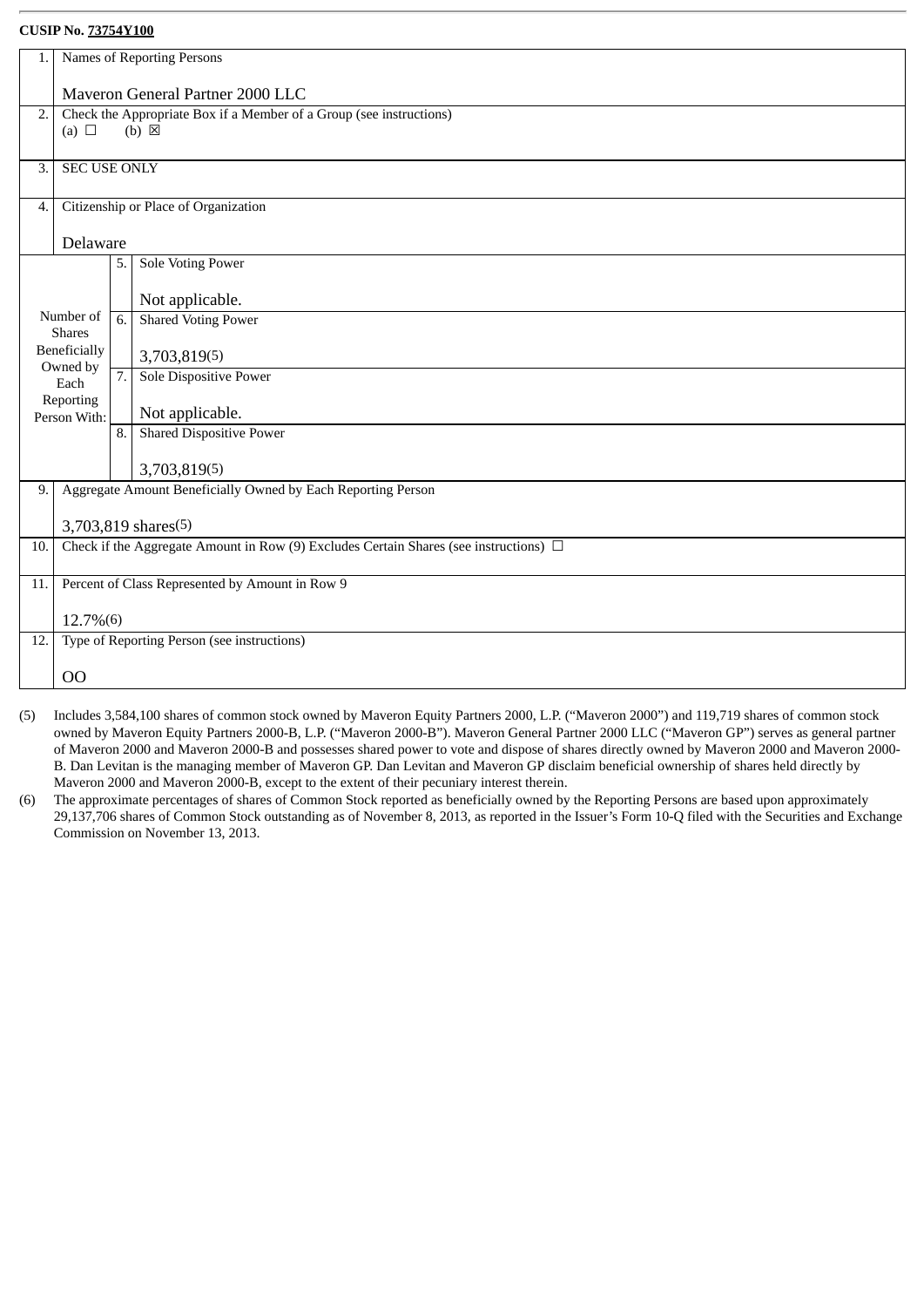| 1.               |                                                 |    | Names of Reporting Persons                                                                 |  |  |
|------------------|-------------------------------------------------|----|--------------------------------------------------------------------------------------------|--|--|
|                  |                                                 |    |                                                                                            |  |  |
|                  | MEP 2000 Associates LLC                         |    |                                                                                            |  |  |
| 2.               |                                                 |    | Check the Appropriate Box if a Member of a Group (see instructions)                        |  |  |
|                  | (a) $\Box$                                      |    | $(b) \boxtimes$                                                                            |  |  |
|                  |                                                 |    |                                                                                            |  |  |
| 3.               | <b>SEC USE ONLY</b>                             |    |                                                                                            |  |  |
|                  |                                                 |    |                                                                                            |  |  |
| $\overline{4}$ . |                                                 |    | Citizenship or Place of Organization                                                       |  |  |
|                  |                                                 |    |                                                                                            |  |  |
|                  | Delaware                                        |    |                                                                                            |  |  |
|                  |                                                 | 5. | <b>Sole Voting Power</b>                                                                   |  |  |
|                  |                                                 |    |                                                                                            |  |  |
|                  |                                                 |    | Not applicable.                                                                            |  |  |
|                  | Number of                                       | 6. | <b>Shared Voting Power</b>                                                                 |  |  |
|                  | <b>Shares</b>                                   |    |                                                                                            |  |  |
|                  | Beneficially<br>Owned by                        |    | 501,164(7)                                                                                 |  |  |
|                  | Each                                            | 7. | <b>Sole Dispositive Power</b>                                                              |  |  |
|                  | Reporting                                       |    |                                                                                            |  |  |
|                  | Person With:                                    |    | Not applicable.                                                                            |  |  |
|                  |                                                 | 8. | <b>Shared Dispositive Power</b>                                                            |  |  |
|                  |                                                 |    |                                                                                            |  |  |
|                  |                                                 |    | 501,164(7)                                                                                 |  |  |
| 9.               |                                                 |    | Aggregate Amount Beneficially Owned by Each Reporting Person                               |  |  |
|                  |                                                 |    |                                                                                            |  |  |
|                  | 501,164 shares(7)                               |    |                                                                                            |  |  |
| 10.              |                                                 |    | Check if the Aggregate Amount in Row (9) Excludes Certain Shares (see instructions) $\Box$ |  |  |
|                  |                                                 |    |                                                                                            |  |  |
| 11.              | Percent of Class Represented by Amount in Row 9 |    |                                                                                            |  |  |
|                  |                                                 |    |                                                                                            |  |  |
|                  | $1.7\%(8)$                                      |    |                                                                                            |  |  |
| 12.              |                                                 |    | Type of Reporting Person (see instructions)                                                |  |  |
|                  |                                                 |    |                                                                                            |  |  |
|                  | 00                                              |    |                                                                                            |  |  |
|                  |                                                 |    |                                                                                            |  |  |

(7) Consists of 501,164 shares of common stock owned by MEP 2000 Associates LLC ("MEP 2000"). Maveron LLC serves as manager of MEP 2000 and possesses shared power to vote and dispose of shares directly owned by MEP 2000. Dan Levitan is the managing member of Maveron LLC. Dan Levitan and Maveron LLC disclaim beneficial ownership of shares held directly by MEP 2000, except to the extent of their pecuniary interest therein.

(8) The approximate percentages of shares of Common Stock reported as beneficially owned by the Reporting Persons are based upon approximately 29,137,706 shares of Common Stock outstanding as of November 8, 2013, as reported in the Issuer's Form 10-Q filed with the Securities and Exchange Commission on November 13, 2013.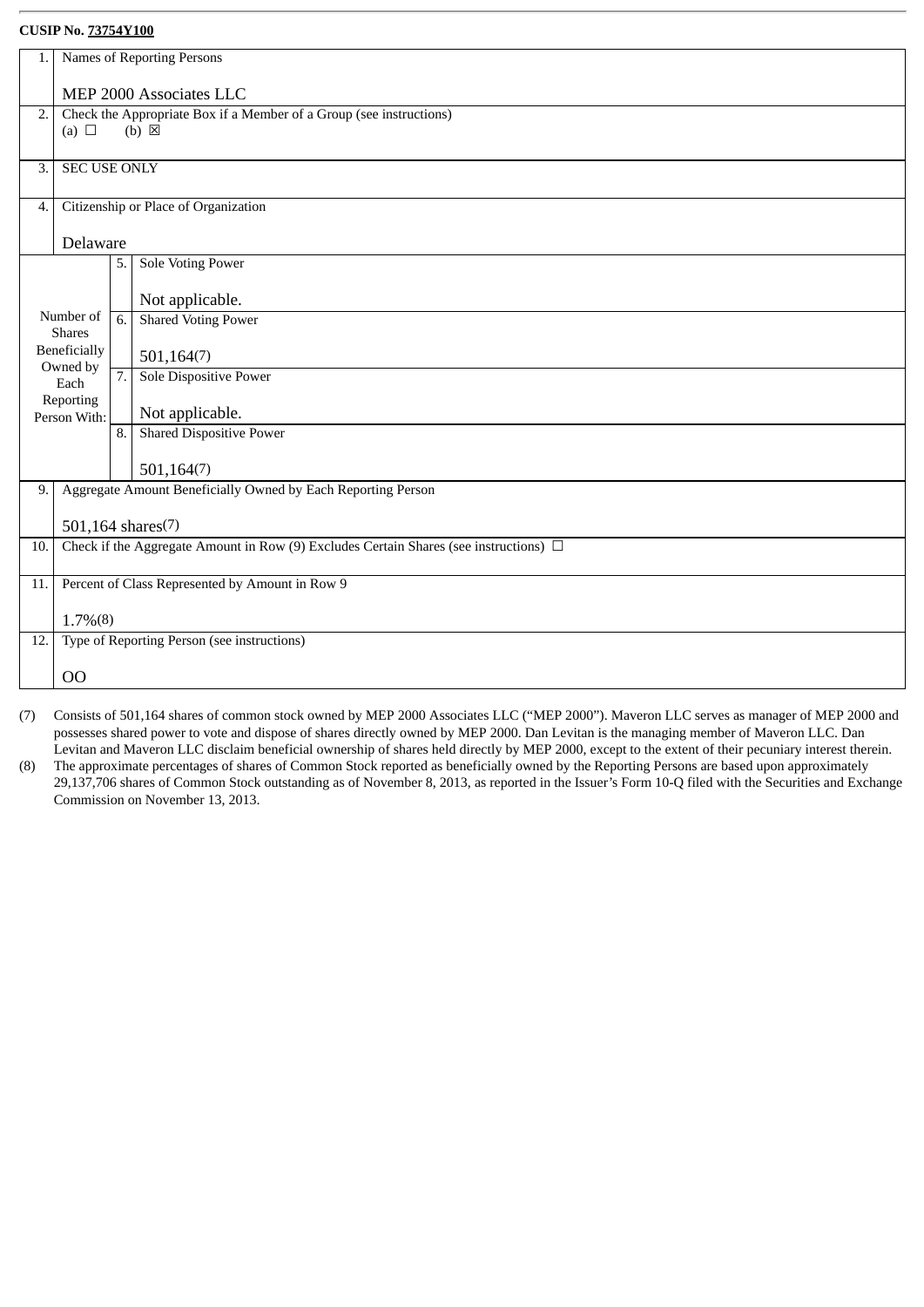| 1.               |                                                 | Names of Reporting Persons                                                                 |  |  |  |  |
|------------------|-------------------------------------------------|--------------------------------------------------------------------------------------------|--|--|--|--|
|                  | Maveron LLC                                     |                                                                                            |  |  |  |  |
| $\overline{2}$ . | (a) $\Box$                                      | Check the Appropriate Box if a Member of a Group (see instructions)<br>$(b) \boxtimes$     |  |  |  |  |
|                  |                                                 |                                                                                            |  |  |  |  |
| 3.               | <b>SEC USE ONLY</b>                             |                                                                                            |  |  |  |  |
| 4.               |                                                 | Citizenship or Place of Organization                                                       |  |  |  |  |
|                  | Delaware                                        |                                                                                            |  |  |  |  |
|                  |                                                 | <b>Sole Voting Power</b><br>5.                                                             |  |  |  |  |
|                  |                                                 | Not applicable.                                                                            |  |  |  |  |
|                  | Number of<br><b>Shares</b>                      | <b>Shared Voting Power</b><br>6.                                                           |  |  |  |  |
|                  | Beneficially                                    | 501,164(9)                                                                                 |  |  |  |  |
|                  | Owned by<br>Each                                | Sole Dispositive Power<br>7.                                                               |  |  |  |  |
|                  | Reporting<br>Person With:                       | Not applicable.                                                                            |  |  |  |  |
|                  |                                                 | <b>Shared Dispositive Power</b><br>8.                                                      |  |  |  |  |
|                  |                                                 | 501,164(9)                                                                                 |  |  |  |  |
| 9.               |                                                 | Aggregate Amount Beneficially Owned by Each Reporting Person                               |  |  |  |  |
|                  |                                                 | 501,164 shares(9)                                                                          |  |  |  |  |
| 10.              |                                                 | Check if the Aggregate Amount in Row (9) Excludes Certain Shares (see instructions) $\Box$ |  |  |  |  |
| 11.              | Percent of Class Represented by Amount in Row 9 |                                                                                            |  |  |  |  |
|                  | $1.7\%(10)$                                     |                                                                                            |  |  |  |  |
| 12.              | Type of Reporting Person (see instructions)     |                                                                                            |  |  |  |  |
|                  | 00                                              |                                                                                            |  |  |  |  |
|                  |                                                 |                                                                                            |  |  |  |  |

(9) Consists of 501,164 shares of common stock owned by MEP 2000 Associates LLC ("MEP 2000"). Maveron LLC serves as manager of MEP 2000 and possesses shared power to vote and dispose of shares directly owned by MEP 2000. Dan Levitan is the managing member of Maveron LLC. Dan Levitan and Maveron LLC disclaim beneficial ownership of shares held directly by MEP 2000, except to the extent of their pecuniary interest therein.

(10) The approximate percentages of shares of Common Stock reported as beneficially owned by the Reporting Persons are based upon approximately 29,137,706 shares of Common Stock outstanding as of November 8, 2013, as reported in the Issuer's Form 10-Q filed with the Securities and Exchange Commission on November 13, 2013.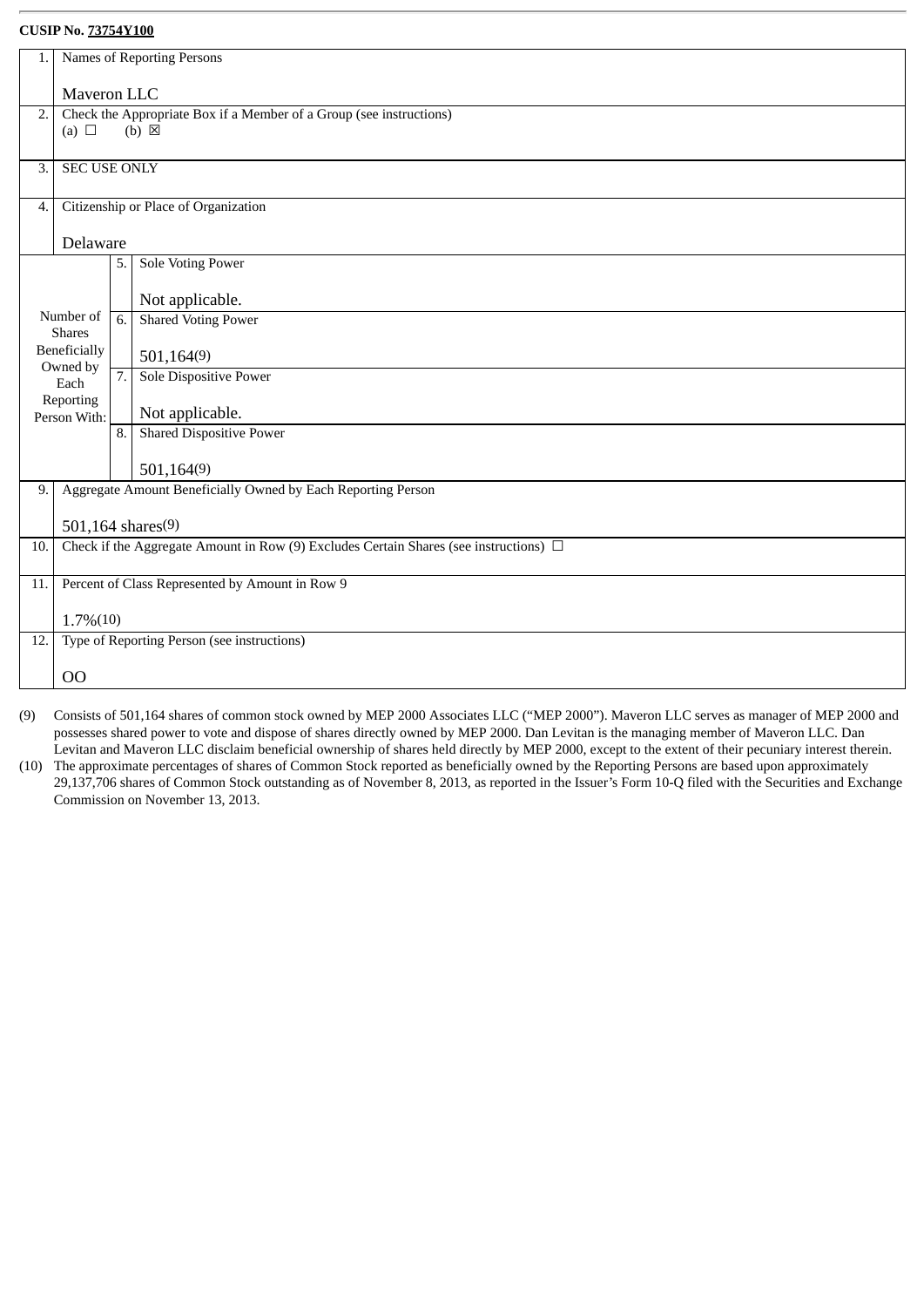| 1.               |                                                        |    | Names of Reporting Persons                                                                 |  |  |
|------------------|--------------------------------------------------------|----|--------------------------------------------------------------------------------------------|--|--|
|                  |                                                        |    |                                                                                            |  |  |
|                  |                                                        |    | Maveron Equity Partners III, L.P.                                                          |  |  |
| $\overline{2}$ . |                                                        |    | Check the Appropriate Box if a Member of a Group (see instructions)                        |  |  |
|                  | (a) $\Box$                                             |    | $(b) \boxtimes$                                                                            |  |  |
|                  |                                                        |    |                                                                                            |  |  |
| 3.               | <b>SEC USE ONLY</b>                                    |    |                                                                                            |  |  |
|                  |                                                        |    |                                                                                            |  |  |
| 4.               |                                                        |    | Citizenship or Place of Organization                                                       |  |  |
|                  | Delaware                                               |    |                                                                                            |  |  |
|                  |                                                        | 5. | <b>Sole Voting Power</b>                                                                   |  |  |
|                  |                                                        |    |                                                                                            |  |  |
|                  |                                                        |    | Not applicable.                                                                            |  |  |
|                  | Number of                                              | 6. | <b>Shared Voting Power</b>                                                                 |  |  |
|                  | <b>Shares</b>                                          |    |                                                                                            |  |  |
|                  | Beneficially                                           |    | 1,605,948 (11)                                                                             |  |  |
|                  | Owned by                                               | 7. | <b>Sole Dispositive Power</b>                                                              |  |  |
|                  | Each<br>Reporting                                      |    |                                                                                            |  |  |
|                  | Person With:                                           |    | Not applicable.                                                                            |  |  |
|                  |                                                        | 8. | <b>Shared Dispositive Power</b>                                                            |  |  |
|                  |                                                        |    |                                                                                            |  |  |
|                  |                                                        |    | 1,605,948 (11)                                                                             |  |  |
| 9.               |                                                        |    | Aggregate Amount Beneficially Owned by Each Reporting Person                               |  |  |
|                  |                                                        |    |                                                                                            |  |  |
|                  |                                                        |    | 1,605,948 shares(11)                                                                       |  |  |
| 10.              |                                                        |    | Check if the Aggregate Amount in Row (9) Excludes Certain Shares (see instructions) $\Box$ |  |  |
|                  |                                                        |    |                                                                                            |  |  |
|                  | Percent of Class Represented by Amount in Row 9<br>11. |    |                                                                                            |  |  |
|                  | $5.5\%(12)$                                            |    |                                                                                            |  |  |
|                  | Type of Reporting Person (see instructions)            |    |                                                                                            |  |  |
| 12.              |                                                        |    |                                                                                            |  |  |
|                  | PN                                                     |    |                                                                                            |  |  |
|                  |                                                        |    |                                                                                            |  |  |

- (11) Includes 1,361,502 shares of common stock owned by Maveron Equity Partners III, L.P. ("MEP III"); 57,766 shares of common stock owned by Maveron III Entrepreneurs' Fund, L.P. ("Maveron-Entrepreneurs'"); and 186,680 shares of common stock owned by MEP Associates III, L.P. ("Maveron-Associates"). Maveron General Partner III LLC ("Maveron GP III") serves as general partner for MEP III, Maveron-Entrepreneurs' and Maveron-Associates and possesses shared power to vote and dispose of shares directly owned by MEP III, Maveron-Entrepreneurs' and Maveron-Associates. Dan Levitan, Clayton Lewis, Pete McCormick and Jason Stoffer are managing members of Maveron GP III. Such individuals and Maveron GP III disclaim beneficial ownership of shares held directly by MEP III, Maveron-Entrepreneurs' and Maveron-Associates.
- (12) The approximate percentages of shares of Common Stock reported as beneficially owned by the Reporting Persons are based upon approximately 29,137,706 shares of Common Stock outstanding as of November 8, 2013, as reported in the Issuer's Form 10-Q filed with the Securities and Exchange Commission on November 13, 2013.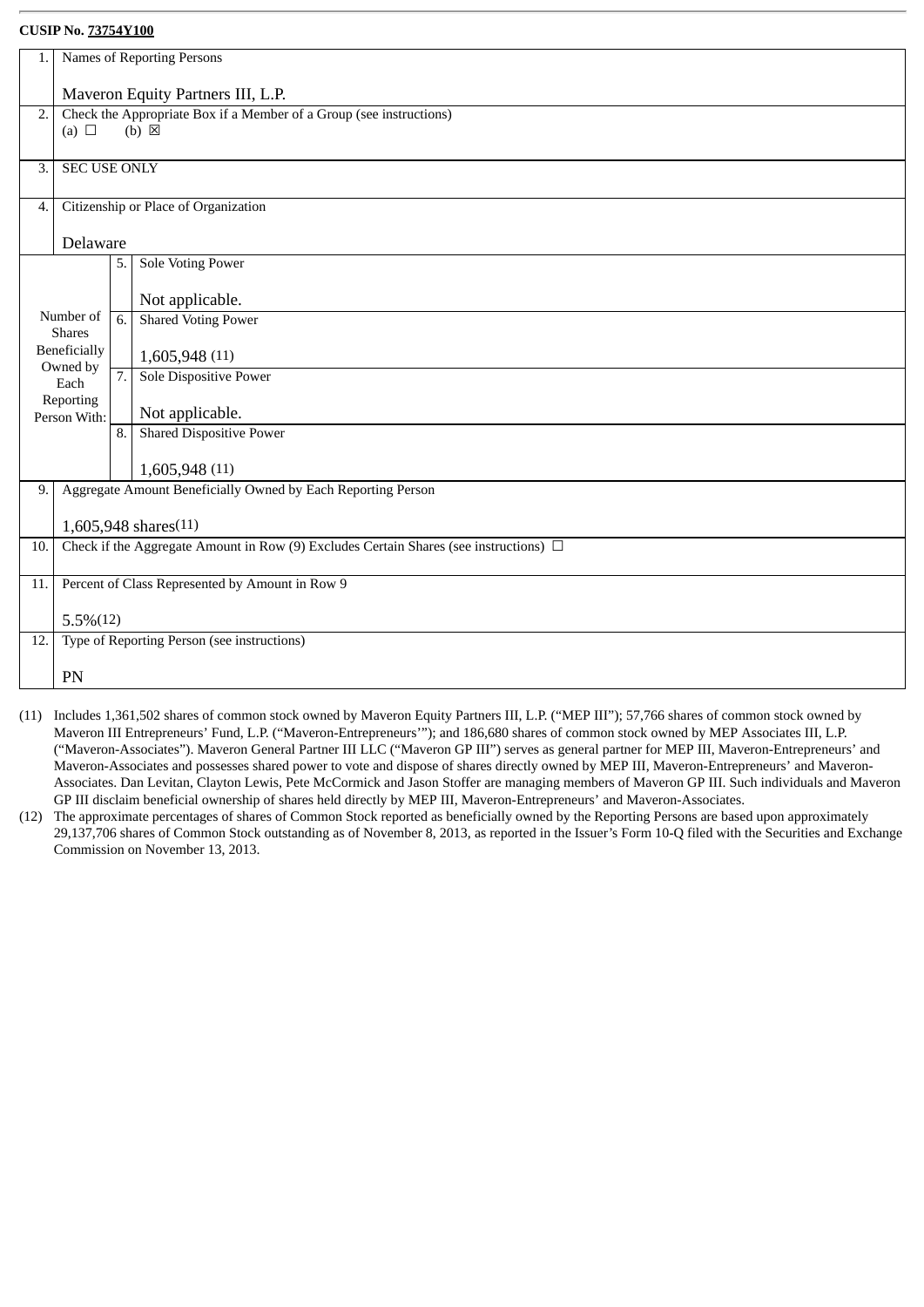| 1.  | Names of Reporting Persons                                                                             |    |                                                              |  |
|-----|--------------------------------------------------------------------------------------------------------|----|--------------------------------------------------------------|--|
|     | Maveron III Entrepreneurs Fund, L.P.                                                                   |    |                                                              |  |
| 2.  | Check the Appropriate Box if a Member of a Group (see instructions)<br>$(b)$ $\boxtimes$<br>(a) $\Box$ |    |                                                              |  |
|     |                                                                                                        |    |                                                              |  |
| 3.  | <b>SEC USE ONLY</b>                                                                                    |    |                                                              |  |
| 4.  |                                                                                                        |    | Citizenship or Place of Organization                         |  |
|     | Delaware                                                                                               |    |                                                              |  |
|     |                                                                                                        | 5. | <b>Sole Voting Power</b>                                     |  |
|     |                                                                                                        |    | Not applicable.                                              |  |
|     | Number of<br><b>Shares</b>                                                                             | 6. | <b>Shared Voting Power</b>                                   |  |
|     | Beneficially<br>Owned by                                                                               |    | 1,605,948 (13)                                               |  |
|     | Each                                                                                                   | 7. | <b>Sole Dispositive Power</b>                                |  |
|     | Reporting<br>Person With:                                                                              |    | Not applicable.                                              |  |
|     |                                                                                                        | 8. | <b>Shared Dispositive Power</b>                              |  |
|     |                                                                                                        |    | 1,605,948 (13)                                               |  |
| 9.  |                                                                                                        |    | Aggregate Amount Beneficially Owned by Each Reporting Person |  |
|     |                                                                                                        |    | 1,605,948 shares(13)                                         |  |
|     | Check if the Aggregate Amount in Row (9) Excludes Certain Shares (see instructions) $\Box$<br>10.      |    |                                                              |  |
| 11. | Percent of Class Represented by Amount in Row 9                                                        |    |                                                              |  |
|     | $5.5\%(14)$                                                                                            |    |                                                              |  |
| 12. |                                                                                                        |    | Type of Reporting Person (see instructions)                  |  |
|     | PN                                                                                                     |    |                                                              |  |

- (13) Includes 1,361,502 shares of common stock owned by Maveron Equity Partners III, L.P. ("MEP III"); 57,766 shares of common stock owned by Maveron III Entrepreneurs' Fund, L.P. ("Maveron-Entrepreneurs'"); and 186,680 shares of common stock owned by MEP Associates III, L.P. ("Maveron-Associates"). Maveron General Partner III LLC ("Maveron GP III") serves as general partner for MEP III, Maveron-Entrepreneurs' and Maveron-Associates and possesses shared power to vote and dispose of shares directly owned by MEP III, Maveron-Entrepreneurs' and Maveron-Associates. Dan Levitan, Clayton Lewis, Pete McCormick and Jason Stoffer are managing members of Maveron GP III. Such individuals and Maveron GP III disclaim beneficial ownership of shares held directly by MEP III, Maveron-Entrepreneurs' and Maveron-Associates.
- (14) The approximate percentages of shares of Common Stock reported as beneficially owned by the Reporting Persons are based upon approximately 29,137,706 shares of Common Stock outstanding as of November 8, 2013, as reported in the Issuer's Form 10-Q filed with the Securities and Exchange Commission on November 13, 2013.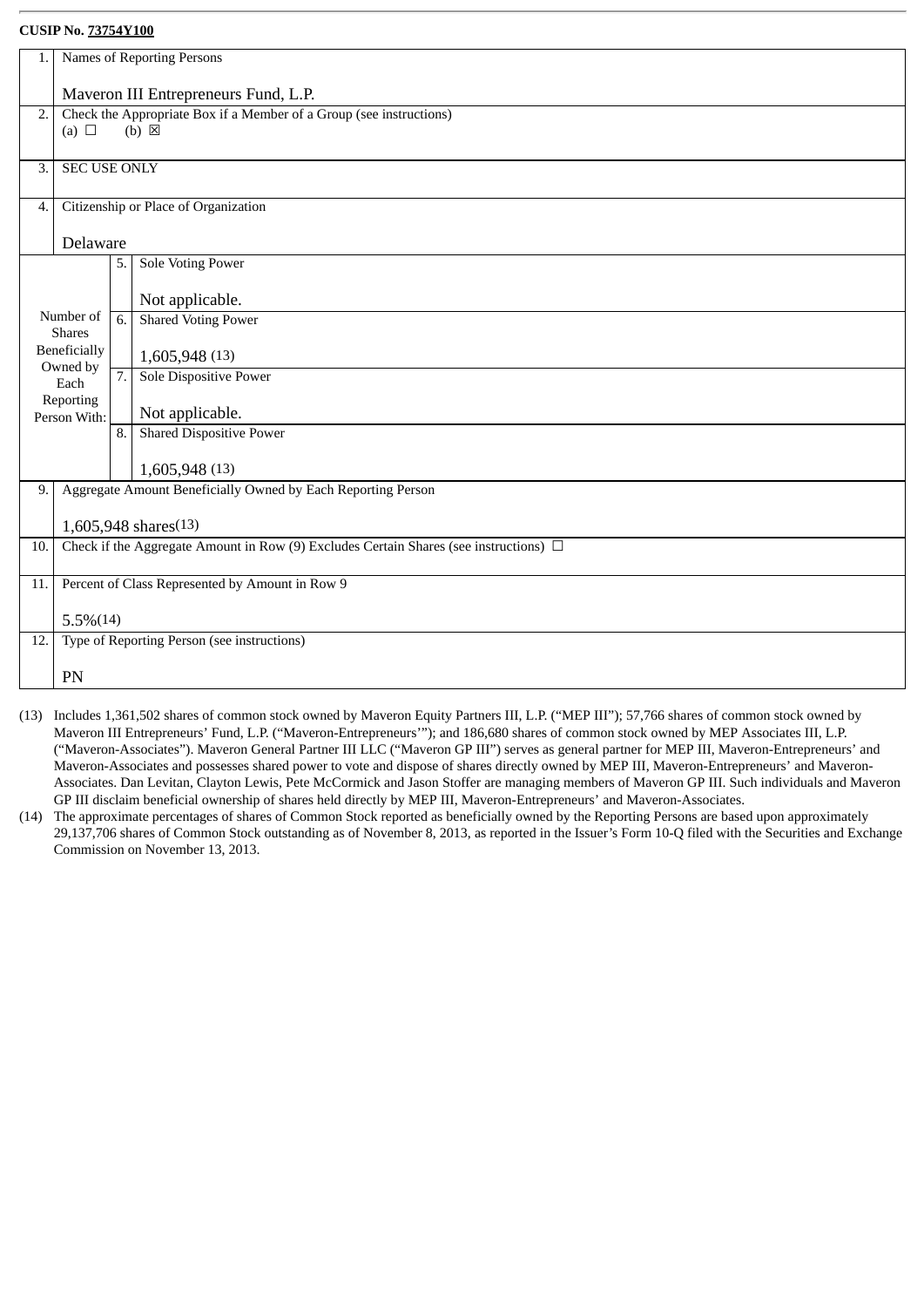| 1.               |                                                            |    | Names of Reporting Persons                                                                 |  |  |
|------------------|------------------------------------------------------------|----|--------------------------------------------------------------------------------------------|--|--|
|                  | MEP Associates III, L.P.                                   |    |                                                                                            |  |  |
|                  |                                                            |    |                                                                                            |  |  |
| $\overline{2}$ . | (a) $\Box$                                                 |    | Check the Appropriate Box if a Member of a Group (see instructions)<br>$(b) \boxtimes$     |  |  |
|                  |                                                            |    |                                                                                            |  |  |
| 3.               | <b>SEC USE ONLY</b>                                        |    |                                                                                            |  |  |
|                  |                                                            |    |                                                                                            |  |  |
| 4.               |                                                            |    | Citizenship or Place of Organization                                                       |  |  |
|                  |                                                            |    |                                                                                            |  |  |
|                  | Delaware                                                   |    |                                                                                            |  |  |
|                  |                                                            | 5. | Sole Voting Power                                                                          |  |  |
|                  |                                                            |    | Not applicable.                                                                            |  |  |
|                  | Number of                                                  | 6. | <b>Shared Voting Power</b>                                                                 |  |  |
|                  | <b>Shares</b>                                              |    |                                                                                            |  |  |
|                  | Beneficially                                               |    | 1,605,948 (15)                                                                             |  |  |
|                  | Owned by<br>Each                                           | 7. | Sole Dispositive Power                                                                     |  |  |
|                  | Reporting                                                  |    |                                                                                            |  |  |
|                  | Person With:                                               |    | Not applicable.                                                                            |  |  |
|                  |                                                            | 8. | <b>Shared Dispositive Power</b>                                                            |  |  |
|                  |                                                            |    | 1,605,948 (15)                                                                             |  |  |
| 9.               |                                                            |    | Aggregate Amount Beneficially Owned by Each Reporting Person                               |  |  |
|                  |                                                            |    |                                                                                            |  |  |
|                  |                                                            |    | 1,605,948 shares(15)                                                                       |  |  |
| 10.              |                                                            |    | Check if the Aggregate Amount in Row (9) Excludes Certain Shares (see instructions) $\Box$ |  |  |
|                  |                                                            |    |                                                                                            |  |  |
| 11.              |                                                            |    | Percent of Class Represented by Amount in Row 9                                            |  |  |
|                  |                                                            |    |                                                                                            |  |  |
|                  | $5.5\%(16)$<br>Type of Reporting Person (see instructions) |    |                                                                                            |  |  |
| 12.              |                                                            |    |                                                                                            |  |  |
|                  | PN                                                         |    |                                                                                            |  |  |
|                  |                                                            |    |                                                                                            |  |  |

- (15) Includes 1,361,502 shares of common stock owned by Maveron Equity Partners III, L.P. ("MEP III"); 57,766 shares of common stock owned by Maveron III Entrepreneurs' Fund, L.P. ("Maveron-Entrepreneurs'"); and 186,680 shares of common stock owned by MEP Associates III, L.P. ("Maveron-Associates"). Maveron General Partner III LLC ("Maveron GP III") serves as general partner for MEP III, Maveron-Entrepreneurs' and Maveron-Associates and possesses shared power to vote and dispose of shares directly owned by MEP III, Maveron-Entrepreneurs' and Maveron-Associates. Dan Levitan, Clayton Lewis, Pete McCormick and Jason Stoffer are managing members of Maveron GP III. Such individuals and Maveron GP III disclaim beneficial ownership of shares held directly by MEP III, Maveron-Entrepreneurs' and Maveron-Associates.
- (16) The approximate percentages of shares of Common Stock reported as beneficially owned by the Reporting Persons are based upon approximately 29,137,706 shares of Common Stock outstanding as of November 8, 2013, as reported in the Issuer's Form 10-Q filed with the Securities and Exchange Commission on November 13, 2013.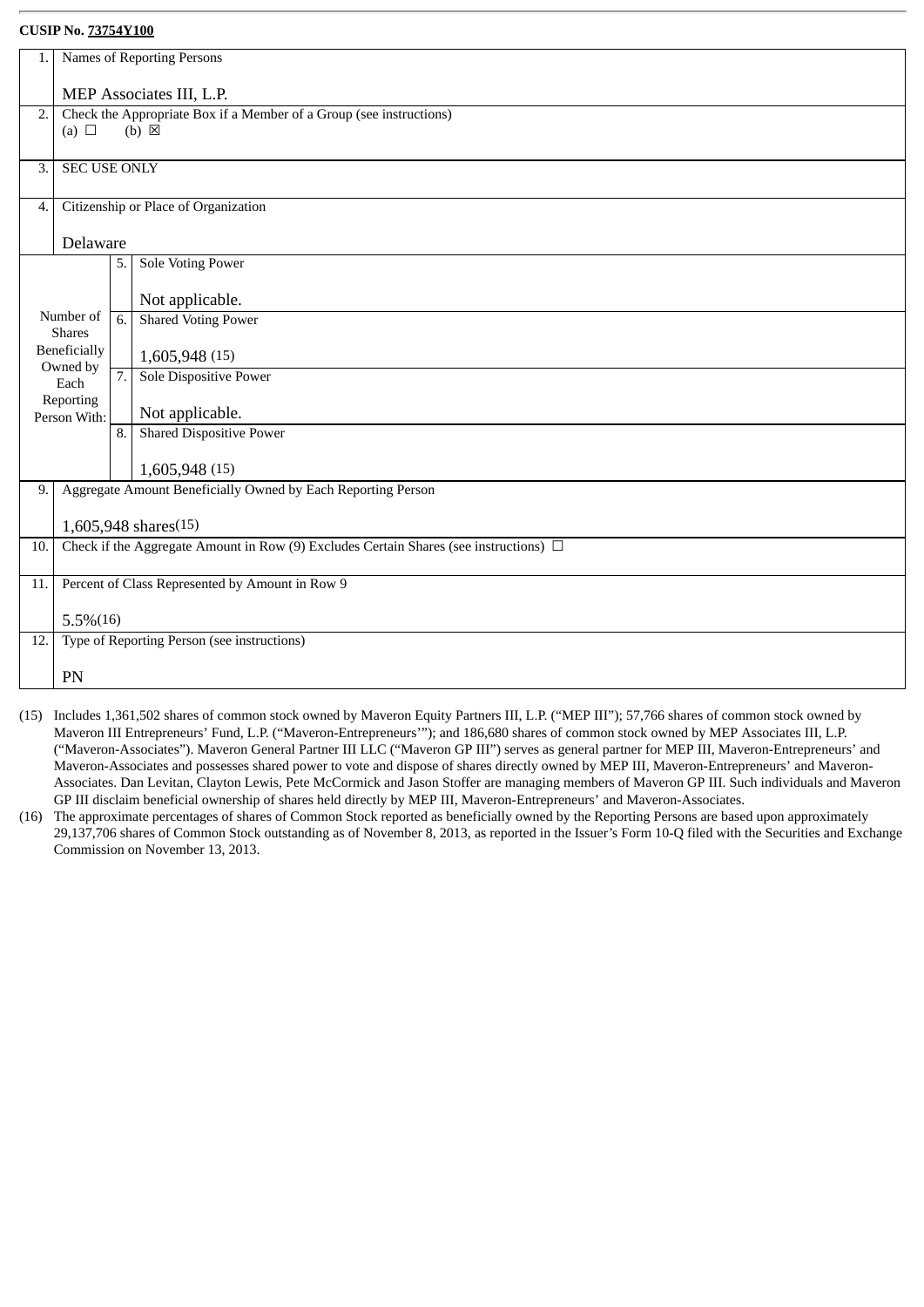| 1.  | Names of Reporting Persons                      |                  |                                                                                            |  |  |
|-----|-------------------------------------------------|------------------|--------------------------------------------------------------------------------------------|--|--|
|     |                                                 |                  |                                                                                            |  |  |
|     |                                                 |                  | Maveron General Partner III LLC                                                            |  |  |
| 2.  |                                                 |                  | Check the Appropriate Box if a Member of a Group (see instructions)                        |  |  |
|     | (a) $\Box$                                      |                  | $(b) \boxtimes$                                                                            |  |  |
|     |                                                 |                  |                                                                                            |  |  |
| 3.  | <b>SEC USE ONLY</b>                             |                  |                                                                                            |  |  |
|     |                                                 |                  |                                                                                            |  |  |
| 4.  |                                                 |                  | Citizenship or Place of Organization                                                       |  |  |
|     |                                                 |                  |                                                                                            |  |  |
|     | Delaware                                        |                  |                                                                                            |  |  |
|     |                                                 | 5.               | <b>Sole Voting Power</b>                                                                   |  |  |
|     |                                                 |                  | Not applicable.                                                                            |  |  |
|     | Number of                                       |                  | <b>Shared Voting Power</b>                                                                 |  |  |
|     | <b>Shares</b>                                   | 6.               |                                                                                            |  |  |
|     | Beneficially                                    |                  | 1,605,948 (17)                                                                             |  |  |
|     | Owned by                                        | $\overline{7}$ . | <b>Sole Dispositive Power</b>                                                              |  |  |
|     | Each                                            |                  |                                                                                            |  |  |
|     | Reporting<br>Person With:                       |                  | Not applicable.                                                                            |  |  |
|     |                                                 | 8.               | <b>Shared Dispositive Power</b>                                                            |  |  |
|     |                                                 |                  |                                                                                            |  |  |
|     |                                                 |                  | 1,605,948 (17)                                                                             |  |  |
| 9.  |                                                 |                  | Aggregate Amount Beneficially Owned by Each Reporting Person                               |  |  |
|     |                                                 |                  |                                                                                            |  |  |
|     |                                                 |                  | 1,605,948 shares(17)                                                                       |  |  |
| 10. |                                                 |                  | Check if the Aggregate Amount in Row (9) Excludes Certain Shares (see instructions) $\Box$ |  |  |
|     |                                                 |                  |                                                                                            |  |  |
| 11. | Percent of Class Represented by Amount in Row 9 |                  |                                                                                            |  |  |
|     |                                                 |                  |                                                                                            |  |  |
|     | $5.5\%(18)$                                     |                  |                                                                                            |  |  |
| 12. |                                                 |                  | Type of Reporting Person (see instructions)                                                |  |  |
|     |                                                 |                  |                                                                                            |  |  |
|     | O <sub>O</sub>                                  |                  |                                                                                            |  |  |

- (17) Includes 1,361,502 shares of common stock owned by Maveron Equity Partners III, L.P. ("MEP III"); 57,766 shares of common stock owned by Maveron III Entrepreneurs' Fund, L.P. ("Maveron-Entrepreneurs'"); and 186,680 shares of common stock owned by MEP Associates III, L.P. ("Maveron-Associates"). Maveron General Partner III LLC ("Maveron GP III") serves as general partner for MEP III, Maveron-Entrepreneurs' and Maveron-Associates and possesses shared power to vote and dispose of shares directly owned by MEP III, Maveron-Entrepreneurs' and Maveron-Associates. Dan Levitan, Clayton Lewis, Pete McCormick and Jason Stoffer are managing members of Maveron GP III. Such individuals and Maveron GP III disclaim beneficial ownership of shares held directly by MEP III, Maveron-Entrepreneurs' and Maveron-Associates.
- (18) The approximate percentages of shares of Common Stock reported as beneficially owned by the Reporting Persons are based upon approximately 29,137,706 shares of Common Stock outstanding as of November 8, 2013, as reported in the Issuer's Form 10-Q filed with the Securities and Exchange Commission on November 13, 2013.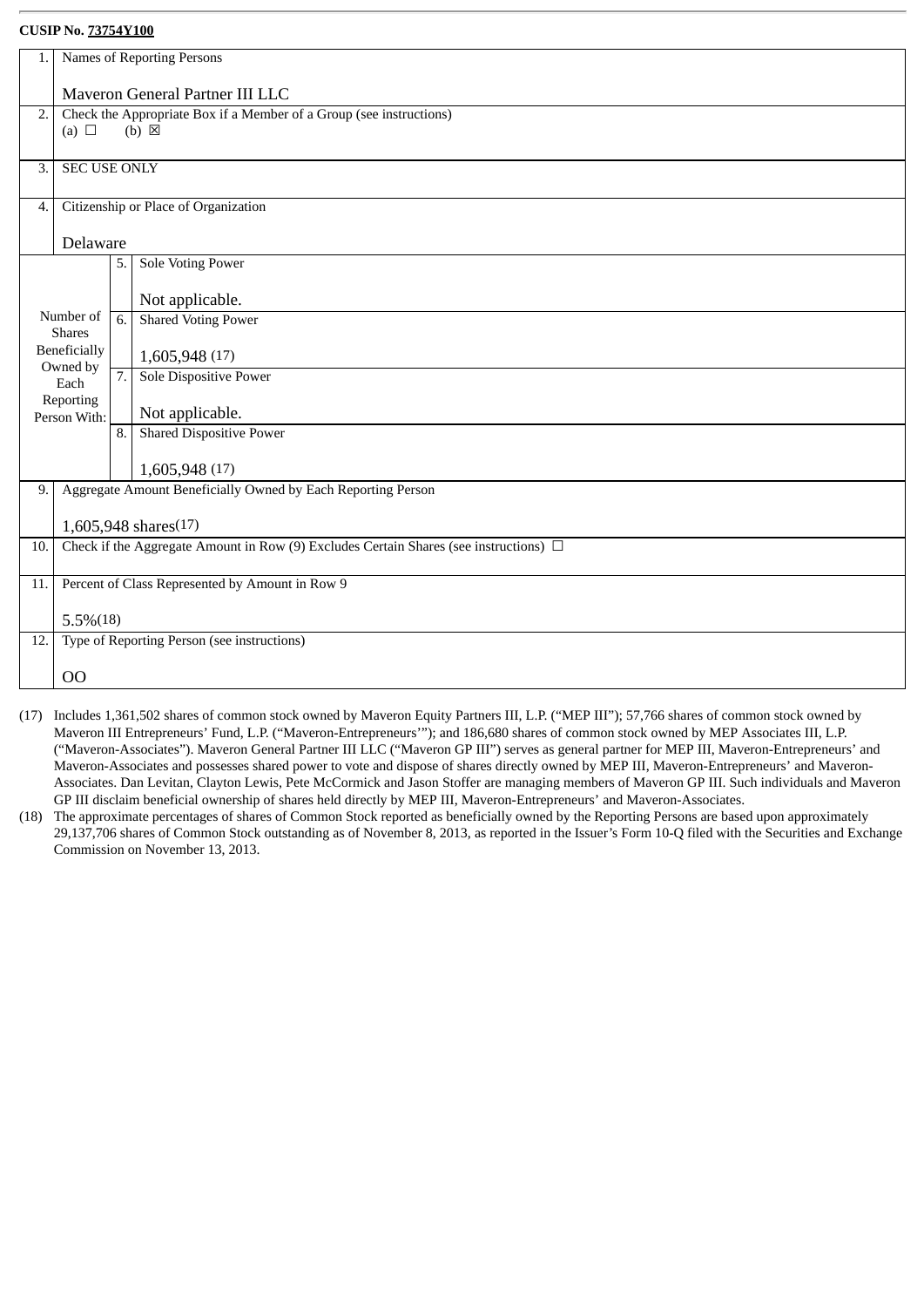| 1.               |                      |             | Names of Reporting Persons                                                                 |  |  |  |
|------------------|----------------------|-------------|--------------------------------------------------------------------------------------------|--|--|--|
|                  |                      |             |                                                                                            |  |  |  |
|                  |                      | Dan Levitan |                                                                                            |  |  |  |
| $\overline{2}$ . |                      |             | Check the Appropriate Box if a Member of a Group (see instructions)                        |  |  |  |
|                  | (a) $\Box$           |             | $(b) \boxtimes$                                                                            |  |  |  |
|                  |                      |             |                                                                                            |  |  |  |
| 3.               | <b>SEC USE ONLY</b>  |             |                                                                                            |  |  |  |
| 4.               |                      |             | Citizenship or Place of Organization                                                       |  |  |  |
|                  |                      |             |                                                                                            |  |  |  |
|                  | <b>United States</b> |             |                                                                                            |  |  |  |
|                  |                      | 5.          | <b>Sole Voting Power</b>                                                                   |  |  |  |
|                  |                      |             | Not applicable.                                                                            |  |  |  |
|                  | Number of            | 6.          | <b>Shared Voting Power</b>                                                                 |  |  |  |
|                  | <b>Shares</b>        |             |                                                                                            |  |  |  |
|                  | Beneficially         |             | 5,810,931(19)                                                                              |  |  |  |
|                  | Owned by<br>Each     | 7.          | Sole Dispositive Power                                                                     |  |  |  |
|                  | Reporting            |             |                                                                                            |  |  |  |
|                  | Person With:         |             | Not applicable.                                                                            |  |  |  |
|                  |                      | 8.          | <b>Shared Dispositive Power</b>                                                            |  |  |  |
|                  |                      |             | 5,810,931(19)                                                                              |  |  |  |
| 9.               |                      |             | Aggregate Amount Beneficially Owned by Each Reporting Person                               |  |  |  |
|                  |                      |             |                                                                                            |  |  |  |
|                  |                      |             | 5,810,931 shares(19)                                                                       |  |  |  |
| 10.              |                      |             | Check if the Aggregate Amount in Row (9) Excludes Certain Shares (see instructions) $\Box$ |  |  |  |
|                  |                      |             |                                                                                            |  |  |  |
| 11.              |                      |             | Percent of Class Represented by Amount in Row 9                                            |  |  |  |
|                  |                      |             |                                                                                            |  |  |  |
|                  | 19.9%(20)            |             |                                                                                            |  |  |  |
| 12.              |                      |             | Type of Reporting Person (see instructions)                                                |  |  |  |
|                  |                      |             |                                                                                            |  |  |  |
|                  | IN                   |             |                                                                                            |  |  |  |

- (19) Includes 3,584,100 shares of common stock owned by Maveron Equity Partners 2000, L.P. ("Maveron 2000"); 119,719 shares of common stock owned by Maveron Equity Partners 2000-B, L.P. ("Maveron 2000-B"); 501,164 shares of common stock owned by MEP 2000 Associates LLC ("MEP 2000"); 1,361,502 shares of common stock owned by Maveron Equity Partners III, L.P. ("MEP III"); 57,766 shares of common stock owned by Maveron III Entrepreneurs' Fund, L.P. ("Maveron-Entrepreneurs'"); and 186,680 shares of common stock owned by MEP Associates III, L.P. ("Maveron-Associates" and, together with Maveron 2000, Maveron 2000-B, MEP 2000, MEP III, Maveron-Entrepreneurs' and Maveron-Associates, the "Maveron Entities"). Maveron General Partner 2000 LLC ("Maveron GP") serves as general partner of Maveron 2000 and Maveron 2000-B and possesses shared power to vote and dispose of shares directly owned by Maveron 2000 and Maveron 2000-B. Maveron LLC serves as manager of MEP 2000 and possesses shared power to vote and dispose of shares directly owned by MEP 2000. Dan Levitan is the managing member of Maveron GP and Maveron LLC. Dan Levitan, Maveron GP (with respect to the shares held directly by Maveron 2000 and Maveron 2000-B) and Maveron LLC (with respect to the shares held directly by MEP 2000) disclaim beneficial ownership of shares held directly by Maveron 2000, Maveron 2000-B and MEP 2000, except to the extent of their pecuniary interest therein. Maveron General Partner III LLC ("Maveron GP III") serves as general partner for MEP III, Maveron-Entrepreneurs' and Maveron-Associates and possesses shared power to vote and dispose of shares directly owned by MEP III, Maveron-Entrepreneurs' and Maveron-Associates. Dan Levitan, Clayton Lewis, Pete McCormick and Jason Stoffer are managing members of Maveron GP III. Such individuals and Maveron GP III disclaim beneficial ownership of shares held directly by MEP III, Maveron-Entrepreneurs' and Maveron-Associates.
- (20) The approximate percentages of shares of Common Stock reported as beneficially owned by the Reporting Persons are based upon approximately 29,137,706 shares of Common Stock outstanding as of November 8, 2013, as reported in the Issuer's Form 10-Q filed with the Securities and Exchange Commission on November 13, 2013.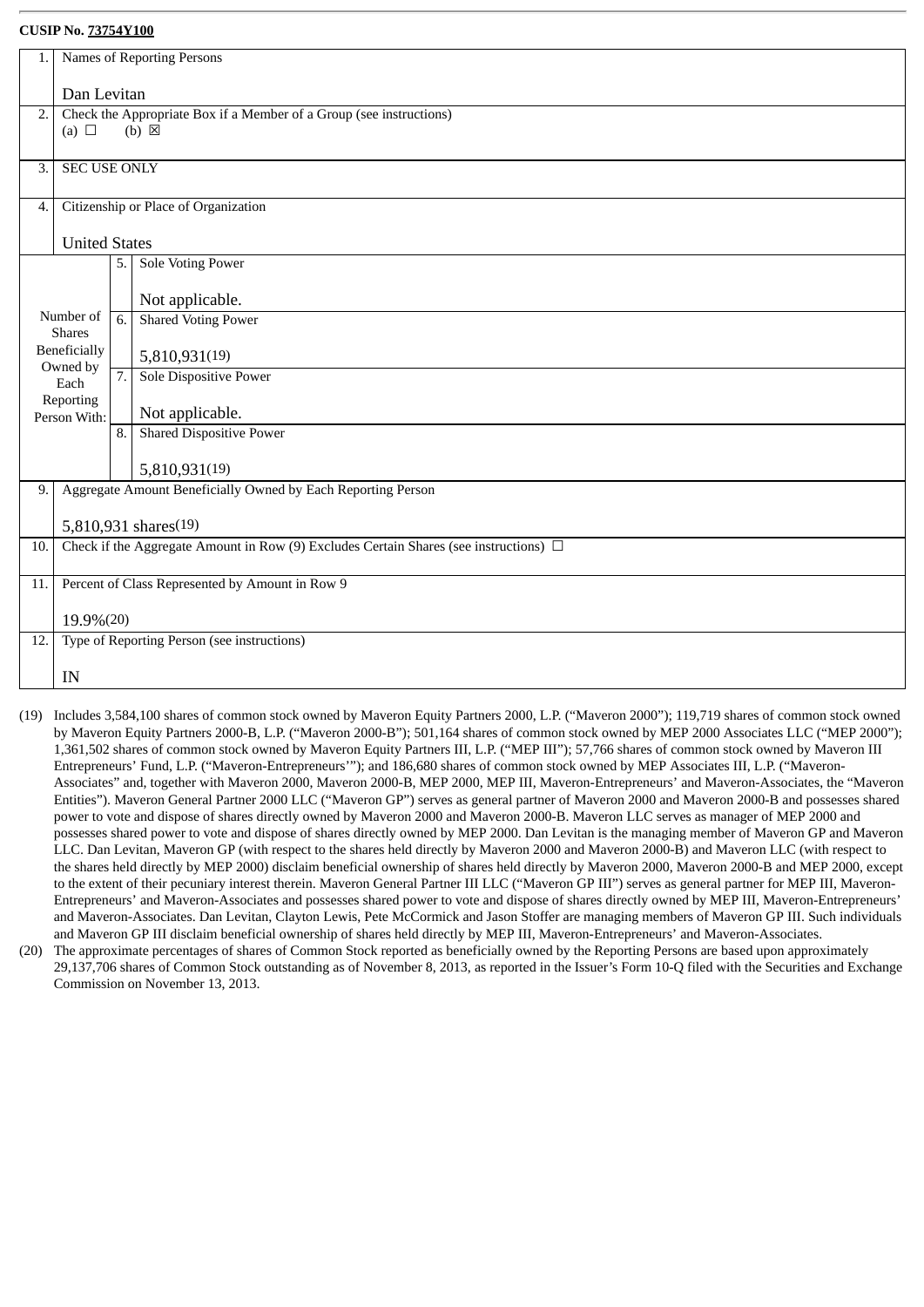| 1.               |                                                            |    | Names of Reporting Persons                                                                                         |  |  |
|------------------|------------------------------------------------------------|----|--------------------------------------------------------------------------------------------------------------------|--|--|
|                  | Clayton Lewis                                              |    |                                                                                                                    |  |  |
| $\overline{2}$ . |                                                            |    | Check the Appropriate Box if a Member of a Group (see instructions)                                                |  |  |
|                  | (a) $\Box$                                                 |    | $(b) \boxtimes$                                                                                                    |  |  |
|                  |                                                            |    |                                                                                                                    |  |  |
| 3.               | <b>SEC USE ONLY</b>                                        |    |                                                                                                                    |  |  |
|                  |                                                            |    |                                                                                                                    |  |  |
| 4.               |                                                            |    | Citizenship or Place of Organization                                                                               |  |  |
|                  | Delaware                                                   |    |                                                                                                                    |  |  |
|                  |                                                            | 5. | <b>Sole Voting Power</b>                                                                                           |  |  |
|                  |                                                            |    |                                                                                                                    |  |  |
|                  |                                                            |    | Not applicable.                                                                                                    |  |  |
|                  | Number of<br><b>Shares</b>                                 | 6. | <b>Shared Voting Power</b>                                                                                         |  |  |
|                  | Beneficially                                               |    | 1,605,948 (21)                                                                                                     |  |  |
|                  | Owned by<br>Each                                           | 7. | <b>Sole Dispositive Power</b>                                                                                      |  |  |
|                  | Reporting                                                  |    |                                                                                                                    |  |  |
|                  | Person With:                                               |    | Not applicable.                                                                                                    |  |  |
|                  |                                                            | 8. | <b>Shared Dispositive Power</b>                                                                                    |  |  |
|                  |                                                            |    | 1,605,948 (21)                                                                                                     |  |  |
| 9.               |                                                            |    | Aggregate Amount Beneficially Owned by Each Reporting Person                                                       |  |  |
|                  |                                                            |    |                                                                                                                    |  |  |
| 10.              |                                                            |    | 1,605,948 shares(21)<br>Check if the Aggregate Amount in Row (9) Excludes Certain Shares (see instructions) $\Box$ |  |  |
|                  |                                                            |    |                                                                                                                    |  |  |
| 11.              | Percent of Class Represented by Amount in Row 9            |    |                                                                                                                    |  |  |
|                  |                                                            |    |                                                                                                                    |  |  |
| 12.              | $5.5\%(22)$<br>Type of Reporting Person (see instructions) |    |                                                                                                                    |  |  |
|                  |                                                            |    |                                                                                                                    |  |  |
|                  | IN                                                         |    |                                                                                                                    |  |  |
|                  |                                                            |    |                                                                                                                    |  |  |

- (21) Includes 1,361,502 shares of common stock owned by Maveron Equity Partners III, L.P. ("MEP III"); 57,766 shares of common stock owned by Maveron III Entrepreneurs' Fund, L.P. ("Maveron-Entrepreneurs'"); and 186,680 shares of common stock owned by MEP Associates III, L.P. ("Maveron-Associates"). Maveron General Partner III LLC ("Maveron GP III") serves as general partner for MEP III, Maveron-Entrepreneurs' and Maveron-Associates and possesses shared power to vote and dispose of shares directly owned by MEP III, Maveron-Entrepreneurs' and Maveron-Associates. Dan Levitan, Clayton Lewis, Pete McCormick and Jason Stoffer are managing members of Maveron GP III. Such individuals and Maveron GP III disclaim beneficial ownership of shares held directly by MEP III, Maveron-Entrepreneurs' and Maveron-Associates.
- (22) The approximate percentages of shares of Common Stock reported as beneficially owned by the Reporting Persons are based upon approximately 29,137,706 shares of Common Stock outstanding as of November 8, 2013, as reported in the Issuer's Form 10-Q filed with the Securities and Exchange Commission on November 13, 2013.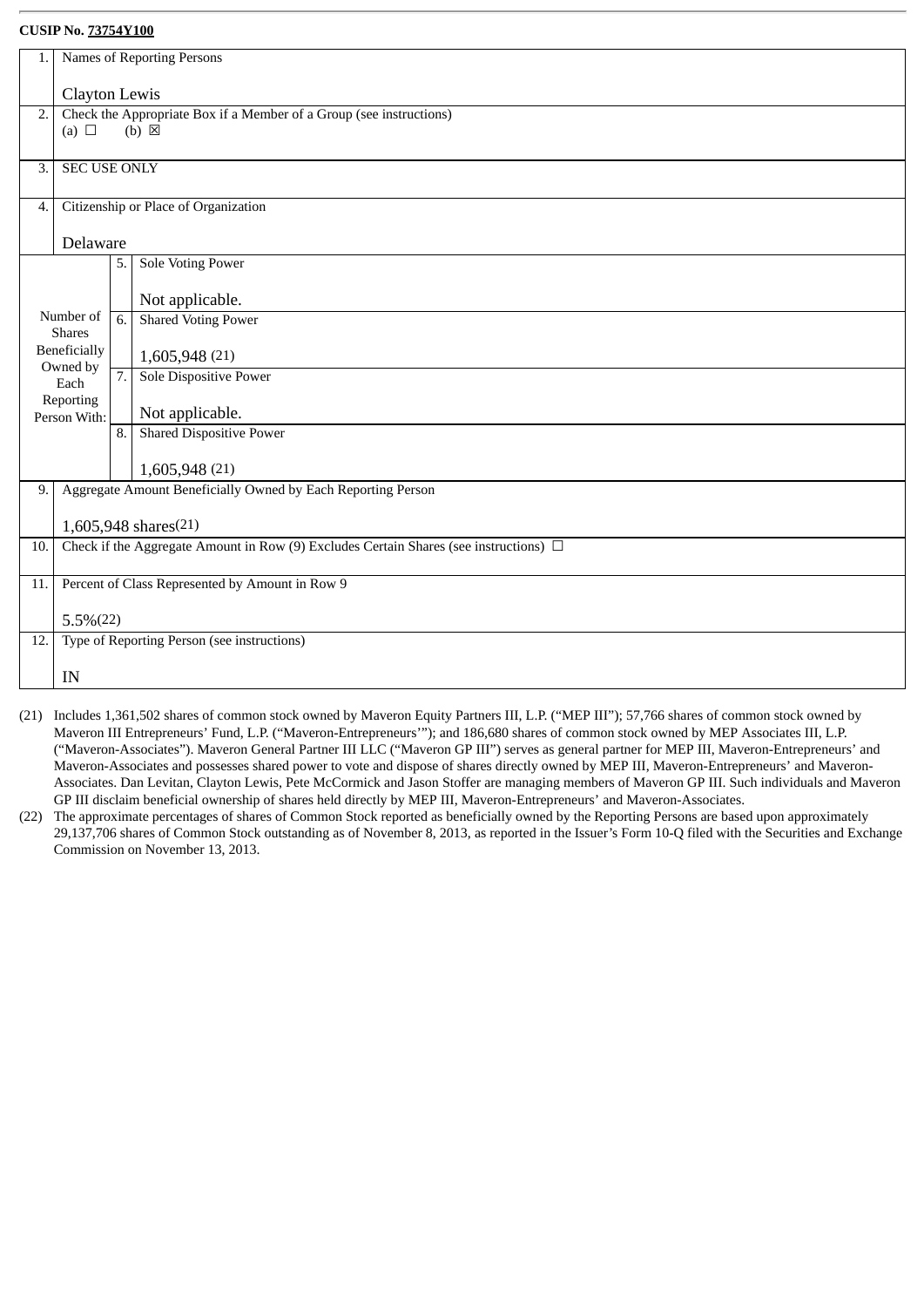| 1.               |                                                 |    | Names of Reporting Persons                                                                                         |  |  |
|------------------|-------------------------------------------------|----|--------------------------------------------------------------------------------------------------------------------|--|--|
|                  | Pete McCormick                                  |    |                                                                                                                    |  |  |
|                  |                                                 |    |                                                                                                                    |  |  |
| $\overline{2}$ . |                                                 |    | Check the Appropriate Box if a Member of a Group (see instructions)                                                |  |  |
|                  | (a) $\Box$                                      |    | $(b) \boxtimes$                                                                                                    |  |  |
| 3.               | <b>SEC USE ONLY</b>                             |    |                                                                                                                    |  |  |
|                  |                                                 |    |                                                                                                                    |  |  |
| $\overline{4}$ . |                                                 |    | Citizenship or Place of Organization                                                                               |  |  |
|                  |                                                 |    |                                                                                                                    |  |  |
|                  | Delaware                                        |    |                                                                                                                    |  |  |
|                  |                                                 | 5. | <b>Sole Voting Power</b>                                                                                           |  |  |
|                  |                                                 |    |                                                                                                                    |  |  |
|                  |                                                 |    | Not applicable.                                                                                                    |  |  |
|                  | Number of<br><b>Shares</b>                      | 6. | <b>Shared Voting Power</b>                                                                                         |  |  |
|                  | Beneficially                                    |    |                                                                                                                    |  |  |
|                  | Owned by                                        |    | 1,605,948 (23)                                                                                                     |  |  |
|                  | Each                                            | 7. | <b>Sole Dispositive Power</b>                                                                                      |  |  |
|                  | Reporting                                       |    | Not applicable.                                                                                                    |  |  |
|                  | Person With:                                    | 8. | <b>Shared Dispositive Power</b>                                                                                    |  |  |
|                  |                                                 |    |                                                                                                                    |  |  |
|                  |                                                 |    | 1,605,948 (23)                                                                                                     |  |  |
| 9.               |                                                 |    | Aggregate Amount Beneficially Owned by Each Reporting Person                                                       |  |  |
|                  |                                                 |    |                                                                                                                    |  |  |
| 10.              |                                                 |    | 1,605,948 shares(23)<br>Check if the Aggregate Amount in Row (9) Excludes Certain Shares (see instructions) $\Box$ |  |  |
|                  |                                                 |    |                                                                                                                    |  |  |
| 11.              | Percent of Class Represented by Amount in Row 9 |    |                                                                                                                    |  |  |
|                  |                                                 |    |                                                                                                                    |  |  |
|                  | $5.5\%(24)$                                     |    |                                                                                                                    |  |  |
| 12.              |                                                 |    | Type of Reporting Person (see instructions)                                                                        |  |  |
|                  | IN                                              |    |                                                                                                                    |  |  |
|                  |                                                 |    |                                                                                                                    |  |  |

- (23) Includes 1,361,502 shares of common stock owned by Maveron Equity Partners III, L.P. ("MEP III"); 57,766 shares of common stock owned by Maveron III Entrepreneurs' Fund, L.P. ("Maveron-Entrepreneurs'"); and 186,680 shares of common stock owned by MEP Associates III, L.P. ("Maveron-Associates"). Maveron General Partner III LLC ("Maveron GP III") serves as general partner for MEP III, Maveron-Entrepreneurs' and Maveron-Associates and possesses shared power to vote and dispose of shares directly owned by MEP III, Maveron-Entrepreneurs' and Maveron-Associates. Dan Levitan, Clayton Lewis, Pete McCormick and Jason Stoffer are managing members of Maveron GP III. Such individuals and Maveron GP III disclaim beneficial ownership of shares held directly by MEP III, Maveron-Entrepreneurs' and Maveron-Associates.
- (24) The approximate percentages of shares of Common Stock reported as beneficially owned by the Reporting Persons are based upon approximately 29,137,706 shares of Common Stock outstanding as of November 8, 2013, as reported in the Issuer's Form 10-Q filed with the Securities and Exchange Commission on November 13, 2013.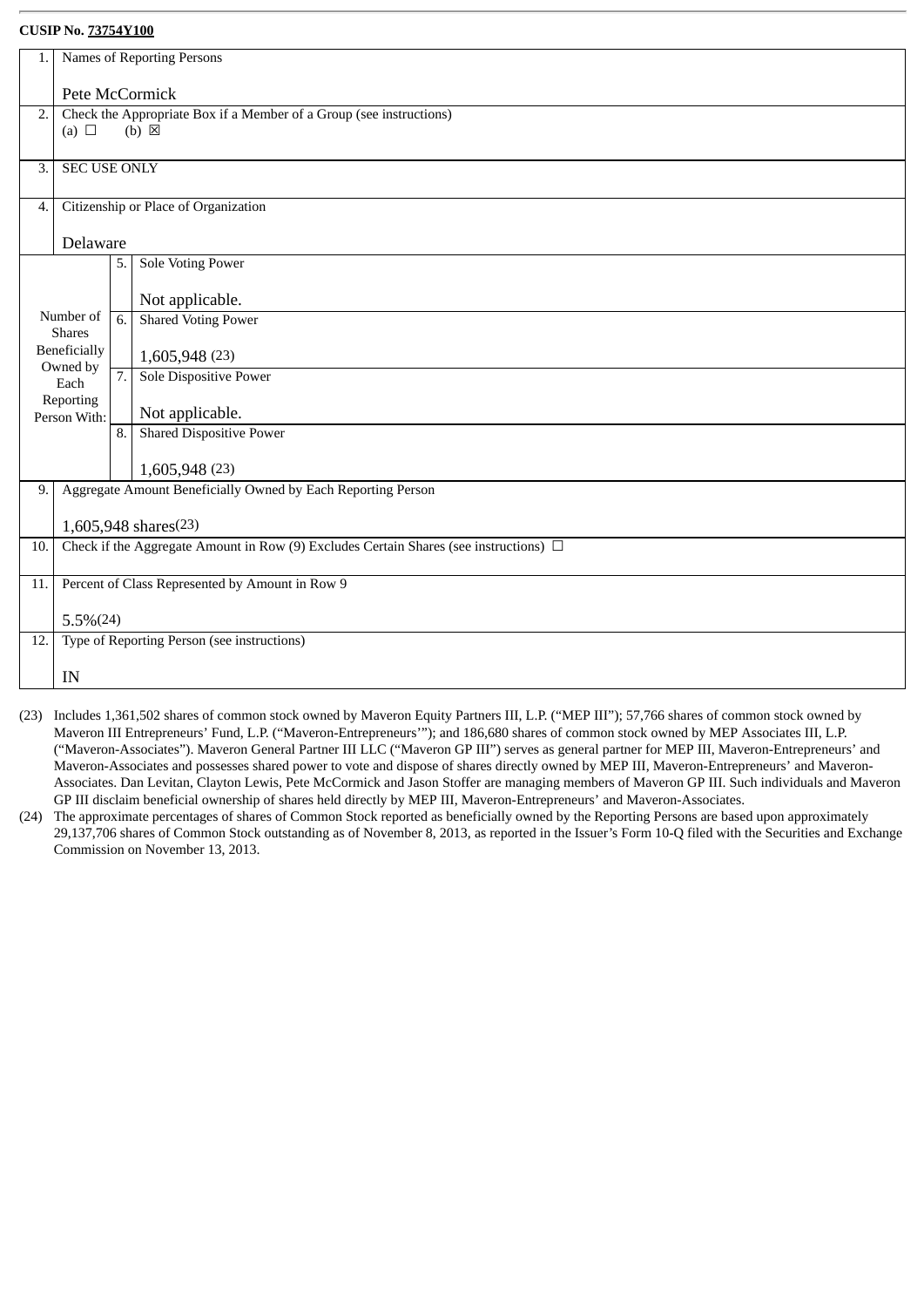| 1.                                                                 | Names of Reporting Persons                                                                                               |    |                                                 |  |  |
|--------------------------------------------------------------------|--------------------------------------------------------------------------------------------------------------------------|----|-------------------------------------------------|--|--|
|                                                                    |                                                                                                                          |    |                                                 |  |  |
|                                                                    | Jason Stoffer                                                                                                            |    |                                                 |  |  |
|                                                                    | Check the Appropriate Box if a Member of a Group (see instructions)<br>$\overline{2}$ .<br>(a) $\Box$<br>$(b) \boxtimes$ |    |                                                 |  |  |
|                                                                    |                                                                                                                          |    |                                                 |  |  |
| 3.                                                                 | <b>SEC USE ONLY</b>                                                                                                      |    |                                                 |  |  |
|                                                                    |                                                                                                                          |    |                                                 |  |  |
| 4.                                                                 | Citizenship or Place of Organization                                                                                     |    |                                                 |  |  |
|                                                                    |                                                                                                                          |    |                                                 |  |  |
|                                                                    | Delaware                                                                                                                 |    |                                                 |  |  |
|                                                                    |                                                                                                                          | 5. | <b>Sole Voting Power</b>                        |  |  |
|                                                                    |                                                                                                                          |    | Not applicable.                                 |  |  |
| Number of                                                          |                                                                                                                          | 6. | <b>Shared Voting Power</b>                      |  |  |
|                                                                    | <b>Shares</b>                                                                                                            |    |                                                 |  |  |
| Beneficially                                                       |                                                                                                                          |    | 1,605,948(25)                                   |  |  |
| Owned by<br>Each                                                   |                                                                                                                          | 7. | Sole Dispositive Power                          |  |  |
| Reporting                                                          |                                                                                                                          |    |                                                 |  |  |
|                                                                    | Person With:                                                                                                             |    | Not applicable.                                 |  |  |
|                                                                    |                                                                                                                          | 8. | <b>Shared Dispositive Power</b>                 |  |  |
|                                                                    |                                                                                                                          |    | 1,605,948(25)                                   |  |  |
| Aggregate Amount Beneficially Owned by Each Reporting Person<br>9. |                                                                                                                          |    |                                                 |  |  |
|                                                                    |                                                                                                                          |    |                                                 |  |  |
|                                                                    | 1,605,948 shares(25)                                                                                                     |    |                                                 |  |  |
| 10.                                                                | Check if the Aggregate Amount in Row (9) Excludes Certain Shares (see instructions) $\Box$                               |    |                                                 |  |  |
|                                                                    |                                                                                                                          |    |                                                 |  |  |
| 11.                                                                |                                                                                                                          |    | Percent of Class Represented by Amount in Row 9 |  |  |
|                                                                    | $5.5\%(26)$                                                                                                              |    |                                                 |  |  |
| 12.                                                                | Type of Reporting Person (see instructions)                                                                              |    |                                                 |  |  |
|                                                                    |                                                                                                                          |    |                                                 |  |  |
|                                                                    | IN                                                                                                                       |    |                                                 |  |  |
|                                                                    |                                                                                                                          |    |                                                 |  |  |

- (25) Includes 1,361,502 shares of common stock owned by Maveron Equity Partners III, L.P. ("MEP III"); 57,766 shares of common stock owned by Maveron III Entrepreneurs' Fund, L.P. ("Maveron-Entrepreneurs'"); and 186,680 shares of common stock owned by MEP Associates III, L.P. ("Maveron-Associates"). Maveron General Partner III LLC ("Maveron GP III") serves as general partner for MEP III, Maveron-Entrepreneurs' and Maveron-Associates and possesses shared power to vote and dispose of shares directly owned by MEP III, Maveron-Entrepreneurs' and Maveron-Associates. Dan Levitan, Clayton Lewis, Pete McCormick and Jason Stoffer are managing members of Maveron GP III. Such individuals and Maveron GP III disclaim beneficial ownership of shares held directly by MEP III, Maveron-Entrepreneurs' and Maveron-Associates.
- (26) The approximate percentages of shares of Common Stock reported as beneficially owned by the Reporting Persons are based upon approximately 29,137,706 shares of Common Stock outstanding as of November 8, 2013, as reported in the Issuer's Form 10-Q filed with the Securities and Exchange Commission on November 13, 2013.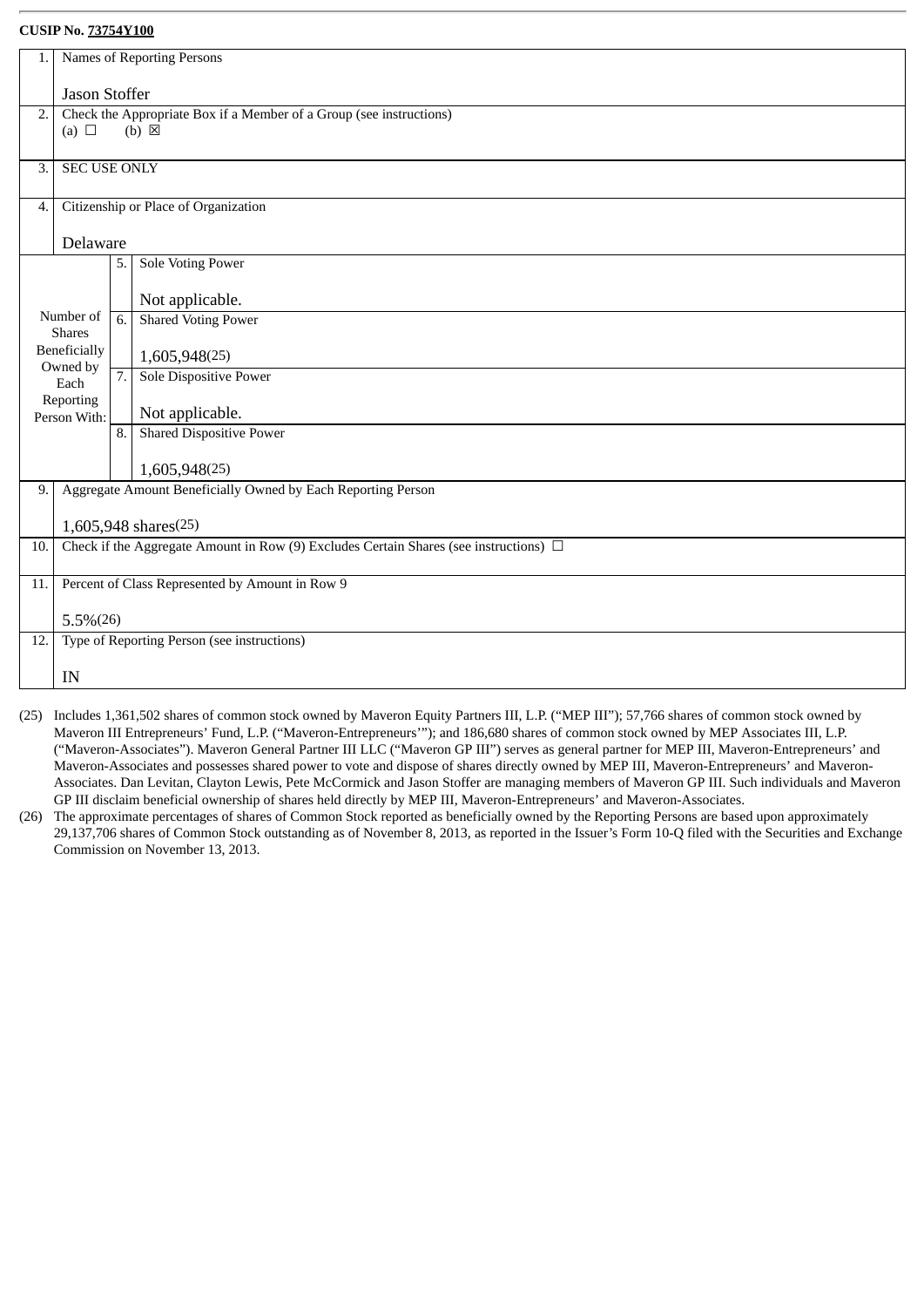| Item 1(a). |        | Name of Issuer: Potbelly Corporation                                                                                                                                                                                                                                                                                                                                                                                                                                            |  |  |  |
|------------|--------|---------------------------------------------------------------------------------------------------------------------------------------------------------------------------------------------------------------------------------------------------------------------------------------------------------------------------------------------------------------------------------------------------------------------------------------------------------------------------------|--|--|--|
| Item 1(b). |        | Address of Issuer's Principal Executive Offices:                                                                                                                                                                                                                                                                                                                                                                                                                                |  |  |  |
|            |        | 222 Merchandise Mart Plaza<br>23rd Floor Chicago, Illinois 60654                                                                                                                                                                                                                                                                                                                                                                                                                |  |  |  |
| Item 2(a). |        | Name of Person Filing:                                                                                                                                                                                                                                                                                                                                                                                                                                                          |  |  |  |
|            |        | (i) Maveron Equity Partners 2000, L.P.                                                                                                                                                                                                                                                                                                                                                                                                                                          |  |  |  |
|            |        | (ii) Maveron Equity Partners 2000-B, L.P.                                                                                                                                                                                                                                                                                                                                                                                                                                       |  |  |  |
|            |        | (iii) Maveron General Partner 2000 LLC                                                                                                                                                                                                                                                                                                                                                                                                                                          |  |  |  |
|            |        | (iv) MEP Associates LLC                                                                                                                                                                                                                                                                                                                                                                                                                                                         |  |  |  |
|            |        | (v) Maveron LLC                                                                                                                                                                                                                                                                                                                                                                                                                                                                 |  |  |  |
|            |        | (vi) Maveron Equity Partners III, L.P.                                                                                                                                                                                                                                                                                                                                                                                                                                          |  |  |  |
|            |        | (vii) MEP Associates III, L.P.                                                                                                                                                                                                                                                                                                                                                                                                                                                  |  |  |  |
|            |        | (viii) Maveron III Entrepreneurs' Fund, L.P.                                                                                                                                                                                                                                                                                                                                                                                                                                    |  |  |  |
|            |        | (ix) Maveron General Partner III LLC                                                                                                                                                                                                                                                                                                                                                                                                                                            |  |  |  |
|            |        | (x) Dan Levitan                                                                                                                                                                                                                                                                                                                                                                                                                                                                 |  |  |  |
|            |        | (xi) Clayton Lewis                                                                                                                                                                                                                                                                                                                                                                                                                                                              |  |  |  |
|            |        | (xii) Pete McCormick                                                                                                                                                                                                                                                                                                                                                                                                                                                            |  |  |  |
|            |        | (xiii) Jason Stoffer                                                                                                                                                                                                                                                                                                                                                                                                                                                            |  |  |  |
| Item 2(b). |        | Address of Principal Business Office or, if none, Residence: The address and principal business office of the Reporting Person is:                                                                                                                                                                                                                                                                                                                                              |  |  |  |
|            |        | 411 First Avenue South<br>Suite 600<br>Seattle, Washington 98104                                                                                                                                                                                                                                                                                                                                                                                                                |  |  |  |
| Item 2(c). |        | Citizenship: Maveron Equity Partners 2000, L.P., Maveron Equity Partners 2000-B, L.P., Maveron Equity Partners III, L.P., MEP<br>Associates III, L.P., Maveron III Entrepreneurs' Fund, L.P. are Delaware limited partnerships. Maveron General Partner 2000 LLC, MEP<br>Associates LLC, Maveron LLC and Maveron General Partner III LLC are Delaware limited liability companies. Each of Mr. Levitan,<br>Mr. Lewis, Mr. McCormick and Mr. Stoffer are United States citizens. |  |  |  |
| Item 2(d). |        | Title of Class of Securities: Common Stock                                                                                                                                                                                                                                                                                                                                                                                                                                      |  |  |  |
| Item 2(e). |        | CUSIP Number: 73754Y100                                                                                                                                                                                                                                                                                                                                                                                                                                                         |  |  |  |
| Item 3.    |        | If this statement is filed pursuant to §§240.13d-1(b), or 240.13d-2(b) or (c), check whether the person filing is a:                                                                                                                                                                                                                                                                                                                                                            |  |  |  |
| (a)        | $\Box$ | Broker or dealer registered under Section 15 of the Act (15 U.S.C. 780);                                                                                                                                                                                                                                                                                                                                                                                                        |  |  |  |
| (b)        | $\Box$ | Bank as defined in section 3(a)(6) of the Act (15 U.S.C. 78c);                                                                                                                                                                                                                                                                                                                                                                                                                  |  |  |  |
| (c)        | $\Box$ | Insurance company as defined in section $3(a)19$ ) of the Act (15 U.S.C. 78c);                                                                                                                                                                                                                                                                                                                                                                                                  |  |  |  |
| (d)        | $\Box$ | Investment company registered under section 8 of the Investment Company Act of 1940 (15 U.S.C. 80a-8);                                                                                                                                                                                                                                                                                                                                                                          |  |  |  |
| (e)        | $\Box$ | An investment adviser in accordance with §240.13d-1(b)(1)(ii)(E);                                                                                                                                                                                                                                                                                                                                                                                                               |  |  |  |
| (f)        | $\Box$ | An employee benefit plan or endowment fund in accordance with $\S 240.13d-1(b)(1)(ii)(F);$                                                                                                                                                                                                                                                                                                                                                                                      |  |  |  |
| (g)        | $\Box$ | A parent holding company or control person in accordance with $\S 240.13d-1(b)(1)(ii)(G);$                                                                                                                                                                                                                                                                                                                                                                                      |  |  |  |
| (h)        | $\Box$ | A savings associations as defined in Section 3(b) of the Federal Deposit Insurance Act (12 U.S.C. 1813);                                                                                                                                                                                                                                                                                                                                                                        |  |  |  |
| (i)        | $\Box$ | A church plan that is excluded from the definition of an investment company under section $3(c)(14)$ of the Investment Company<br>Act of 1940 (15 U.S.C. 80a-3);                                                                                                                                                                                                                                                                                                                |  |  |  |
| (j)        | $\Box$ | A non-U.S. institution in accordance with $\S 240.13d-1(b)(1)(ii)(J);$                                                                                                                                                                                                                                                                                                                                                                                                          |  |  |  |
| (k)        | $\Box$ | Group, in accordance with $\S240.13d-1(b)(1)(ii)(K)$ .                                                                                                                                                                                                                                                                                                                                                                                                                          |  |  |  |
|            |        |                                                                                                                                                                                                                                                                                                                                                                                                                                                                                 |  |  |  |

If filing as a non-U.S. institution in accordance with §240.13d–1(b)(1)(ii)(J), please specify the type of institution: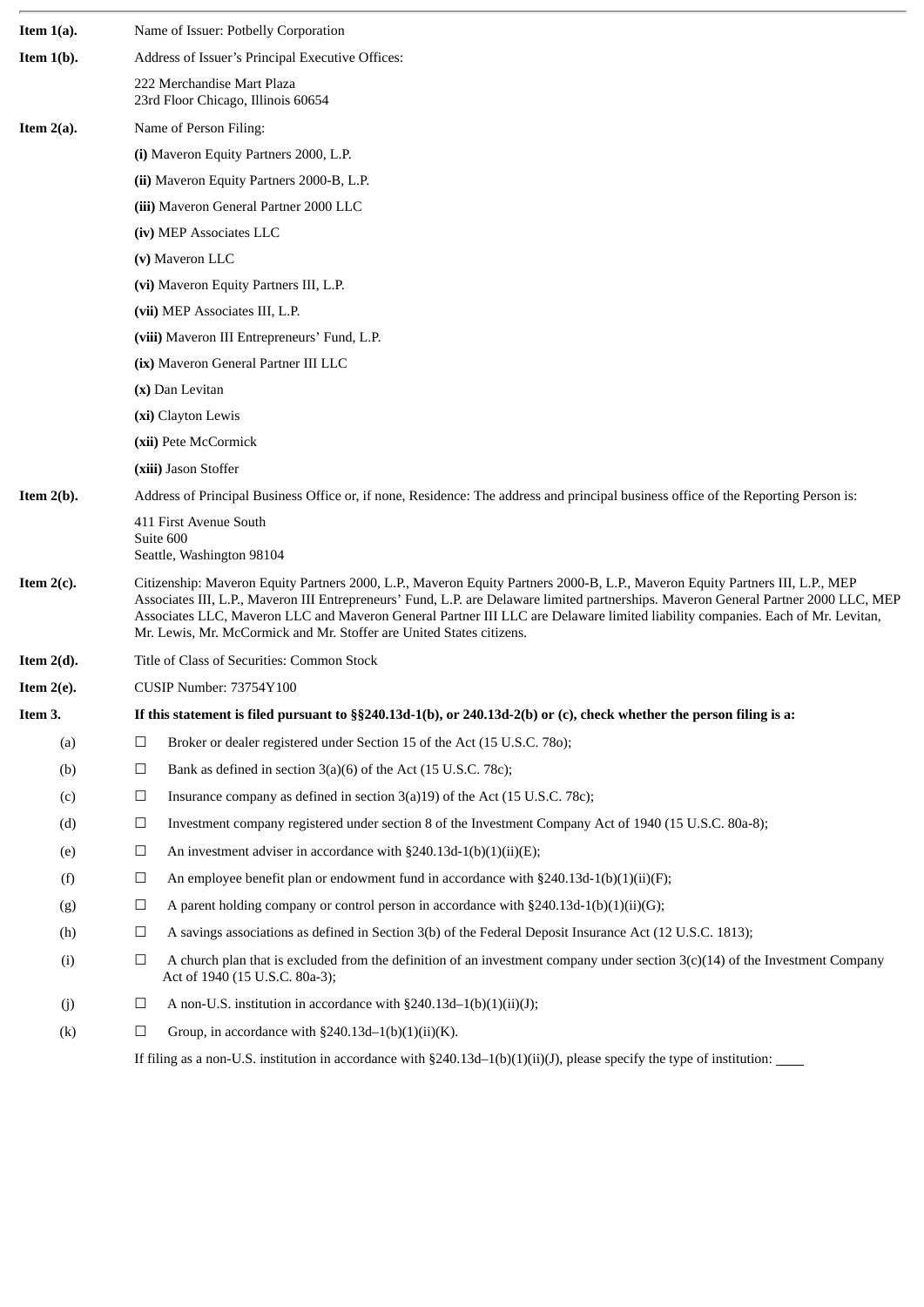#### **Item 4. Ownership**

Provide the following information regarding the aggregate number and percentage of the class of securities of the Issuer identified in Item 1.

- **(a)** Amount Beneficially Owned: See Row 9 of cover page for each Reporting Person.
- **(b)** Percent of Class: See Row 11 of cover page for each Reporting Person
- **(c)** Number of shares as to which the person has:
	- **(i)** Sole power to vote or to direct the vote: See Row 5 of cover page for each Reporting Person.
	- **(ii)** Shared power to vote or to direct the vote: See Row 6 of cover page for each Reporting Person.
	- **(iii)** Sole power to dispose or to direct the disposition of: See Row 7 of cover page for each Reporting Person.
	- **(iv)** Shared power to dispose or to direct the disposition of: See Row 8 of cover page for each Reporting Person.

#### **Item 5. Ownership of 5 Percent or Less of a Class**

If this statement is being filed to report the fact that as of the date hereof the reporting person has ceased to be the beneficial owner of more than 5 percent of the class of securities, check the following  $\square$ .

#### **Item 6. Ownership of More than 5 Percent on Behalf of Another Person**

Not applicable.

#### Item 7. Identification and Classification of the Subsidiary Which Acquired the Security Being Reported on By the Parent Holding Company **or Control Person.**

Not applicable.

#### **Item 8. Identification and Classification of Members of the Group**

Not applicable.

#### **Item 9. Notice of Dissolution of a Group**

Not applicable.

#### **Item 10. Certification**

Not applicable.

#### **Material to be Filed as Exhibits.**

Exhibit A – Agreement regarding filing of joint Schedule 13G.

Exhibit B – Power of Attorney regarding filings under the Securities Exchange Act of 1934, as amended.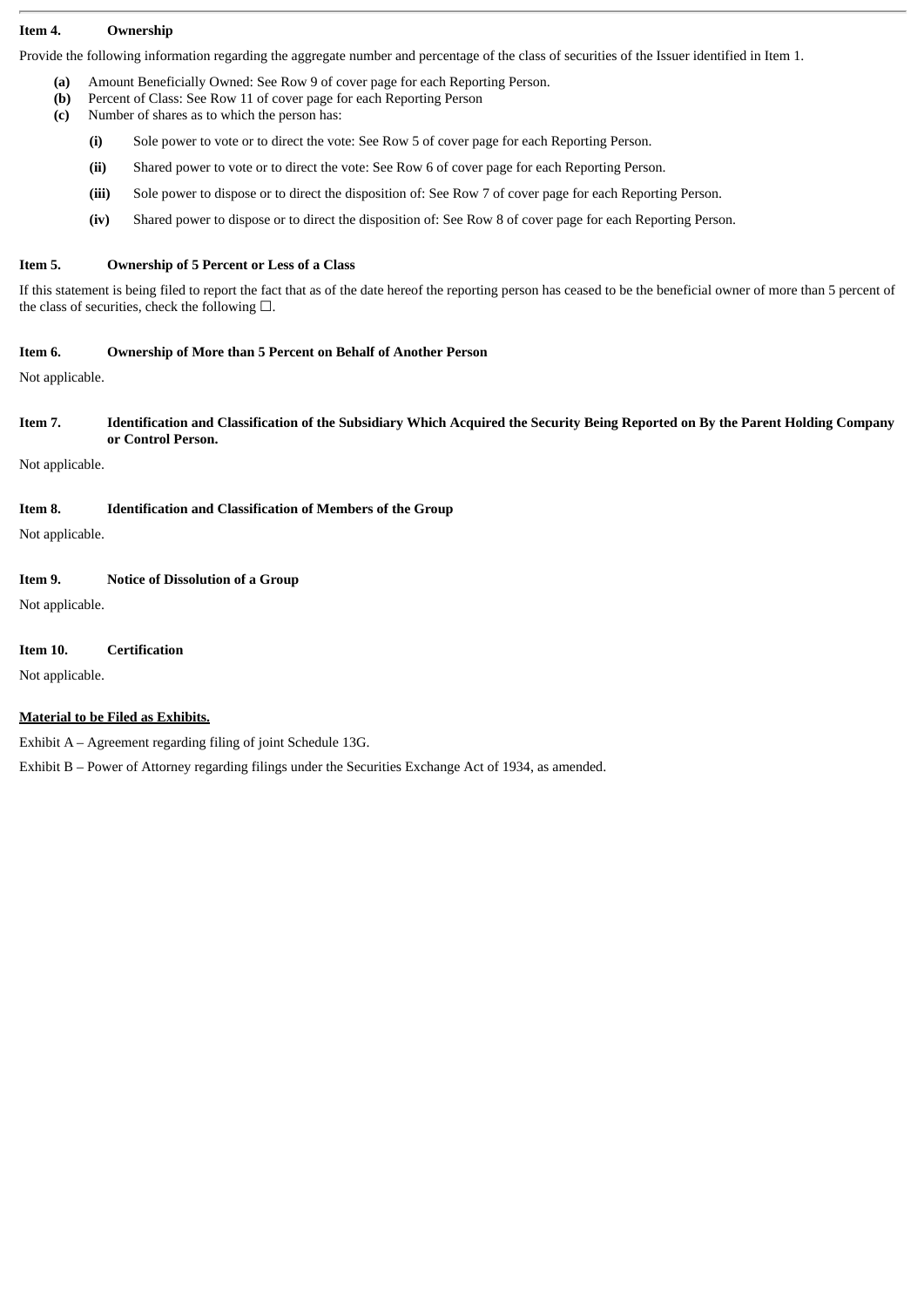#### **SIGNATURE**

After reasonable inquiry and to the best of my knowledge and belief, I certify that the information set forth in this statement is true, complete and correct.

Date: February 14, 2014

Entities:

Maveron Equity Partners 2000, L.P. Maveron Equity Partners 2000-B, L.P. Maveron General Partner 2000 LLC MEP Associates LLC Maveron LLC Maveron Equity Partners III, L.P. MEP Associates III, L.P. Maveron III Entrepreneurs' Fund, L.P. Maveron General Partner III LLC Dan Levitan Clayton Lewis Pete McCormick Jason Stoffer

By: /s/ Pete McCormick

Pete McCormick, as General Partner or Managing Member or as attorneyin-fact for the above-listed entities.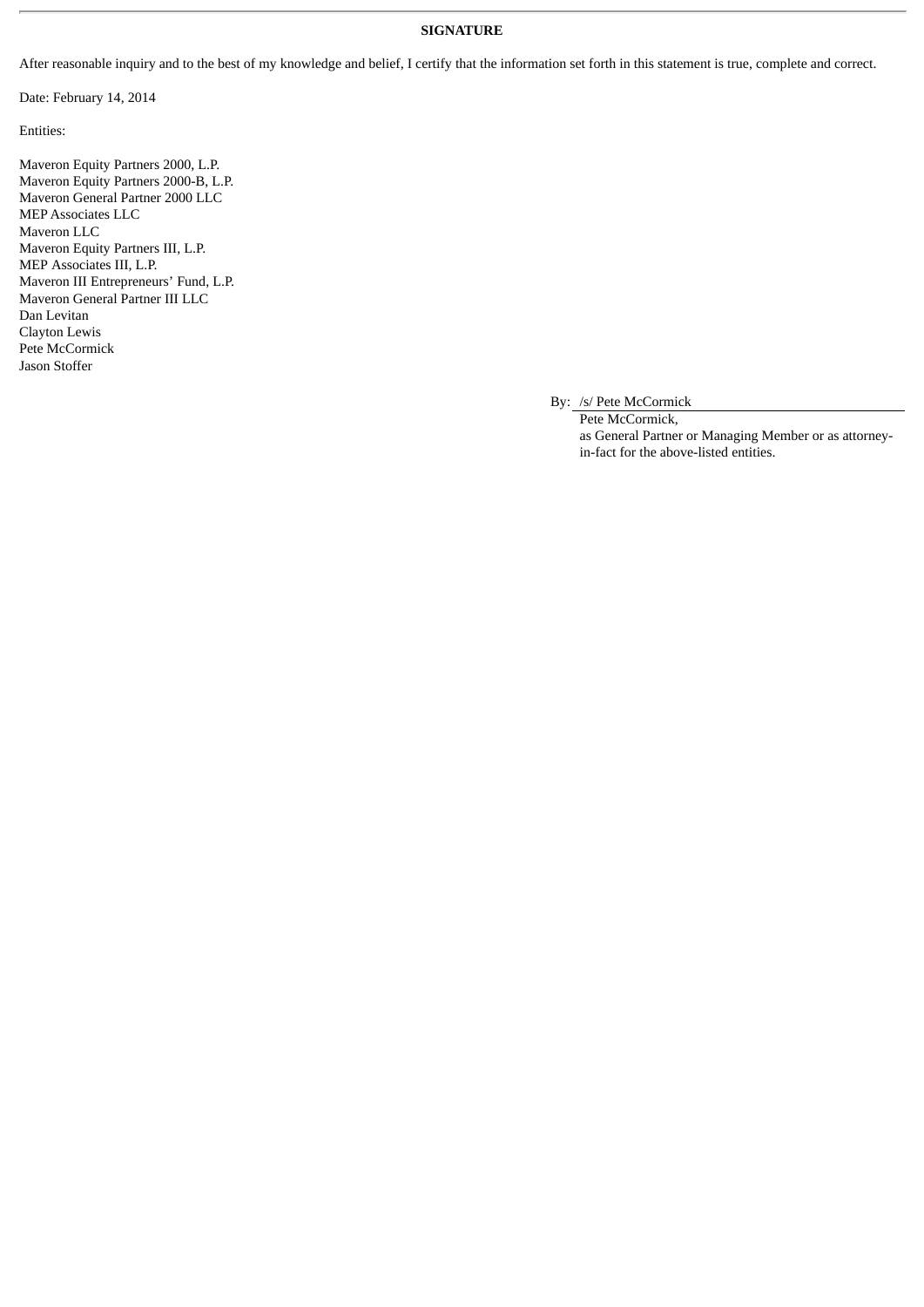#### AGREEMENT

Pursuant to Rule 13d-1(k)(1) under the Securities Exchange Act of 1934, the undersigned hereby agree that only one statement containing the information required by Schedule 13G need be filed with respect to the ownership by each of the undersigned of shares of stock of Potbelly Corporation.

Entities:

Maveron Equity Partners 2000, L.P. Maveron Equity Partners 2000-B, L.P. Maveron General Partner 2000 LLC MEP Associates LLC Maveron LLC Maveron Equity Partners III, L.P. MEP Associates III, L.P. Maveron III Entrepreneurs' Fund, L.P. Maveron General Partner III LLC Dan Levitan Clayton Lewis Pete McCormick Jason Stoffer

By: /s/ Pete McCormick

Pete McCormick, as General Partner or Managing Member or as attorneyin-fact for the above-listed entities.